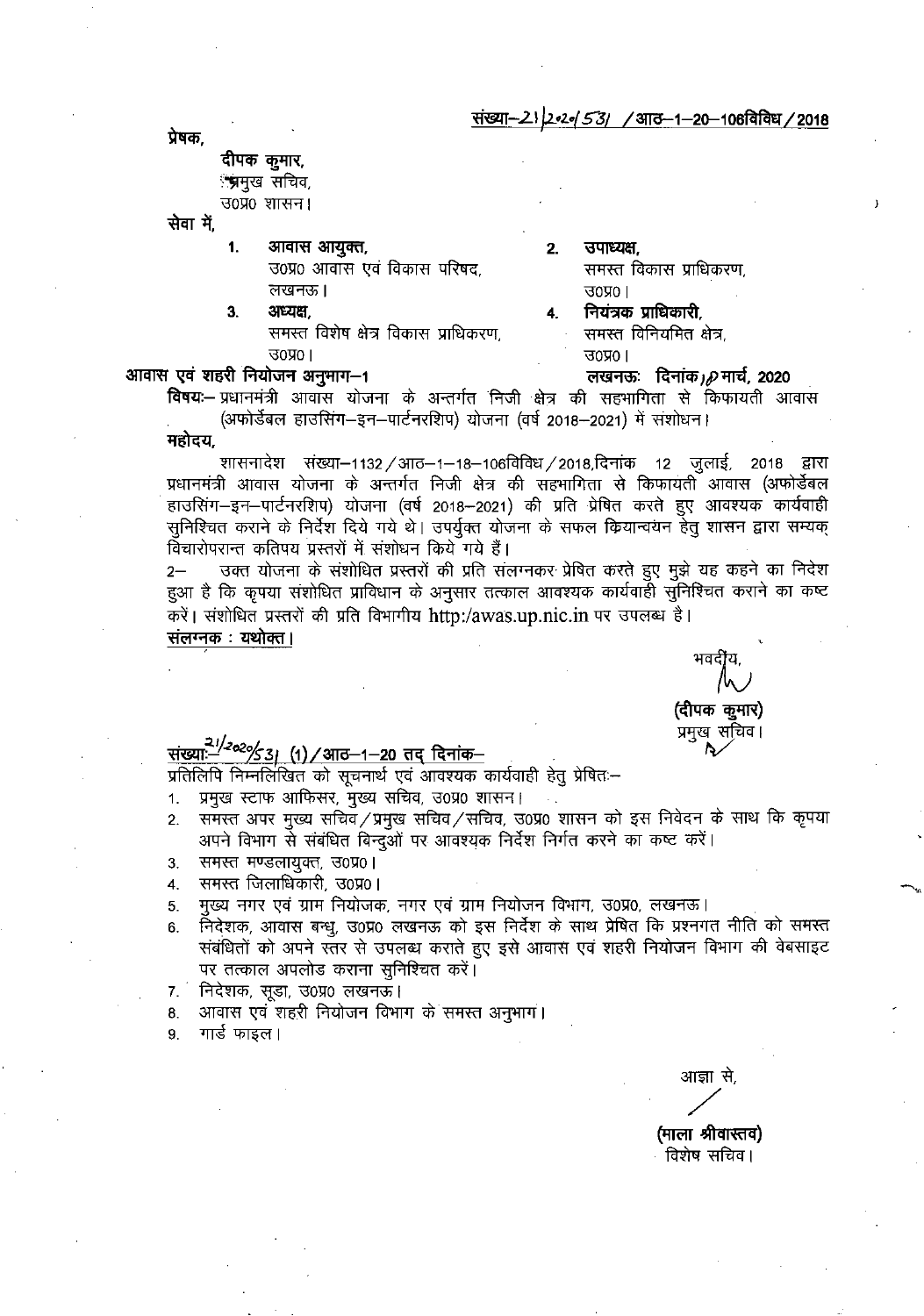प्रधानमंत्री आवास योजना के अन्तर्गत निजी क्षेत्र की सहभागिता से ति स्वर्गः स्वर्गः स्वर्गः स्वर्गः । स्वर्गः स्वर्गः स्वर्गः स्वर्गः स्वर्गः स्वर्गः स्वर्गः । स्वर्गः स्वर्गा<br>(वर्षे २०१८–२०२१) में संशोधन विषयक शासनादेश संख्या*- । । २०२-१५३१* आठ–१–२०– 106विविध / 2018 दिनांक 18 मार्च, 2020 का संलग्नक :- ।

| क स. | वर्तमान प्राविधान                                                                                                                                                                                                                                                                                                                                                                                                                                                                                                                                               | संशोधित प्राविधान                                                                                                                                                                                                                                                                                                                                                                                                                                                                                                                                                                                                                       |
|------|-----------------------------------------------------------------------------------------------------------------------------------------------------------------------------------------------------------------------------------------------------------------------------------------------------------------------------------------------------------------------------------------------------------------------------------------------------------------------------------------------------------------------------------------------------------------|-----------------------------------------------------------------------------------------------------------------------------------------------------------------------------------------------------------------------------------------------------------------------------------------------------------------------------------------------------------------------------------------------------------------------------------------------------------------------------------------------------------------------------------------------------------------------------------------------------------------------------------------|
| 2.2  | विकासकर्ता की गत 3 वित्तीय<br>वर्षों में न्यूनतम औसत नेटवर्थ <br>निम्नानुसार होनी चाहिए:–<br>गत 3 वित्तीय<br>योजना का क्षेत्रफल  <br>वर्षों में न्यूनतम<br>औसत नेटवर्थ<br>3 हेक्टेयर तक<br>रू 2.00 करोड<br>3 हेक्टे. से अधिक  <br>रू. 5.00 करोड़<br>परन्तु 5 हेक्टे. तक<br>5 हेक्टे. से अधिक क. 10.00 करोड़<br>परन्तु 10 हेक्टे.<br>तक                                                                                                                                                                                                                          | योजना के क्षेत्रफल के आधार पर 2.2 योजना के क्षेत्रफल के आधार पर<br>विकासकर्ता की गत 3 वित्तीय वर्षों में<br>  रियल स्टेट में न्यूनतम औसत नेटवर्थ<br>निम्नानुसार होनी चाहिए:–<br>गत 3 वित्तीय<br>योजना का<br>वर्षों में न्यूनतम<br>क्षेत्रफल<br>औसत नेटवर्थ<br>3 हेक्टेयर<br>रू 2.00 करोड<br>तक<br>3 हेक्टे से<br>रू 5.00 करोड़<br>अधिक परन्तु<br>5 हेक्टे. तक<br>5 हेक्टे. से<br>रू. 10.00<br>अधिक परन्तु<br>करोड<br>10 हेक्टे. तक                                                                                                                                                                                                      |
|      |                                                                                                                                                                                                                                                                                                                                                                                                                                                                                                                                                                 | 10 हेक्टेयर से<br>रू.1.00 करोड़<br>अधिक<br>प्रति<br>हेक्टेयर<br>उसके<br>अथवा<br>अंश पर                                                                                                                                                                                                                                                                                                                                                                                                                                                                                                                                                  |
| 4.1  | योजना में कुल आवासीय इकाईयों<br>की संख्या न्यूनतम 250 होगी<br>जिसमें न्यूनतम 35 प्रतिशत<br>(न्यूनतम 150<br>ई.डब्ल्यू.एस.<br>इकाईयां प्रति हेक्टेयर, योजना का<br>क्षेत्रफल एक हेक्टेयर से कम या<br>अधिक होने पर इसी अनुपात में)<br>ई.डब्ल्यू.एस. आवासीय इकाईयां<br>निर्मित की जाएंगी। ई.डब्ल्यू.एस.<br>आवासीय इकाईयों का न्यूनतम<br>कारपेट एरिया 22.77 वर्ग मीटर<br>एवं अधिकतम कारपेट एरिया 30<br>वर्ग मीटर तक होगा, उदाहरणार्थ,<br>टिपिकल यूनिट प्लान संलग्न है<br>(संलग्नक–3)। उक्त<br>कारपेट<br>एरिया की सीमान्तर्गत इससे भिन्न<br>प्लान भी कियान्वित किया जा | 4.1 योजना में कुल आवासीय इकाईयों<br>की संख्या न्यूनतम 250 होगी जिसमें<br>न्यूनतम 35 प्रतिशत (न्यूनतम 100_ई.<br>डब्ल्यू.एस. इकाईयां प्रति हेक्टेयर,<br>योजना का क्षेत्रफल एक हेक्टेयर से<br>कम या अधिक होने पर इसी अनुपात<br>में) ई.डब्ल्यू.एस. आवासीय इकाईयां<br>निर्मित को जाएंगी। ई.डब्ल्यू.एस.<br>आवासीय इकाईयों का न्यूनतम<br>कारपेट एरिया 22.77 वर्ग मीटर एवं<br>अधिकतम कारपेट एरिया 30<br>वर्ग<br>मीटर तक होगा, उदाहरणार्थ,<br>टिपिकल यूनिट प्लान संलग्न है<br>(संलग्नक−3)।<br>उक्त कारपेट एरिया की सीमान्तर्गत<br>इससे भिन्न प्लान भी कियान्वित किया<br>जा सकेगा। योजनान्तर्गत ई.डब्लू.एस.<br>भवनों का निर्माण संलग्नक–4 पर दिये |

 $A$   $\rightarrow$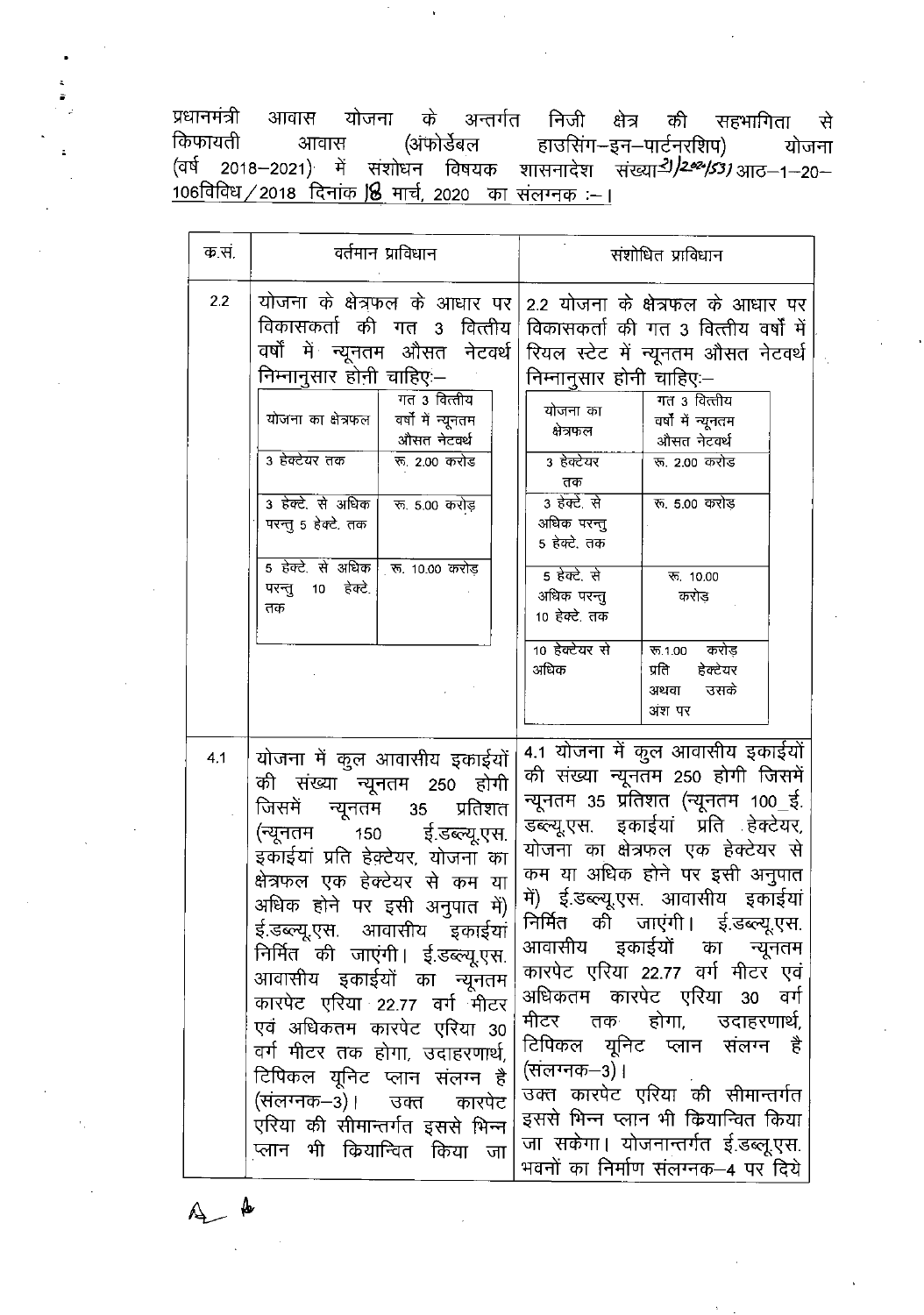| सकेगा। योजनान्तर्गत ई.डब्लू.एस.                  | गये स्पेसिफिकेशन्स<br>शहरी<br>अथवा            |
|--------------------------------------------------|-----------------------------------------------|
| भवनों का निर्माण संलग्नक—4 पर                    | गरीबी<br>विकास, आवास एवं शहरी                 |
| दिये गये स्पेसिफिकेशन्स अथवा                     | उपशमन एवं संसदीय कार्य<br>मन्त्री.            |
| शहरी विकास, आवास एवं शहरी                        | के<br>सरकार<br>भारत<br>F.No.                  |
| गरीबी उपशमन एवं संसदीय कार्य                     | वर्णित<br>BMT/CBM/ET/2014/17/6/14 में         |
| मन्त्री, भारत सरकार<br>के F.No.                  | 'उभरती, किफायती,<br>आवास                      |
| BMT/ CBM/ ET/ 2014/ 17/6/14 में                  | प्रोद्योगिकियों<br>′जो<br>निम्नानुसार         |
| वर्णित 'उभरती, किफायती, आवास                     | उल्लिखित हैं, के अनुसार<br>करना               |
| प्रोद्योगिकियों 'जो निम्नानुसार                  | होगाः—                                        |
| उल्लिखित हैं, के अनुसार करना                     | 1- Monolithic Concrete Construction           |
| होगाः—                                           | System Using Plastic-Aluminium                |
| $1 -$<br>Monolithic<br>Concrete                  | Formwork                                      |
| Construction System Using Plastic-               | 2- Monolithic Concrete Construction           |
| Aluminium Formwork                               | System Using Aluminium Formwork               |
| $2 -$<br>Monolithic Concrete                     | 3- Expanded Polystyrene Core Panel            |
| Construction<br>System<br>Using                  | System                                        |
| Aluminium Formwork                               | 4- Industrialized 3-S System Using            |
| 3- Expanded Polystyrene Core                     | Cellular Light Weight Concrete Slabs          |
| Panel System                                     | & Precast Columns                             |
| 4- Industrialized 3-S System Using               | 5- Factory made Fast Track Modular            |
| Cellular Light Weight Concrete                   | <b>Building System- INSTACON</b>              |
| Slabs & Precast Columns                          | 6- Glass Fibre Reinforced Gypsum              |
| 5- Factory made Fast Track<br>Modular Building   | Panel System                                  |
| System-<br><b>INSTACON</b>                       | 7- Advanced Building System                   |
|                                                  | <b>EMMEDUE</b>                                |
| 6- Glass Fibre Reinforced Gypsum<br>Panel System | भारत सरकार द्वारा इस सम्बन्ध में              |
|                                                  | समय-समय पर जारी की जाने वाली                  |
| 7- Advanced Building System                      | गाइडलाइन्स का पालन किया जाएगा।                |
| EMMEDUE                                          | योजनान्तर्गत अन्य आय वर्गो की                 |
| भारत सरकार द्वारा इस सम्बन्ध में                 | आवासीय इकाईयां, व्यवसायिक,                    |
| समय-समय पर जारी की जाने                          | संस्थागत, मनोरंजन तथा<br>अन्य                 |
| वाली गाइंडलाइन्स का पालन                         | सामुदायिक सुविधाएं नियोजित की जा<br>सकती हैं। |
| किया जाएगा। योजनान्तर्गत अन्य                    | टिप्पणीः 'कारपेट एरिया' का तात्पर्य           |
| आय वर्गो की आवासीय इकाईयां,                      | किसी अपार्टमेन्ट के शुद्ध प्रयोग में          |
| व्यवसायिक, संस्थागत, मनोरंजन                     | आने वाले तल क्षेत्रफल से है, जिसके            |
| तथा अन्य सामुदायिक सुविधाएं                      | अन्तर्गत बाह्य दीवारों से आच्छादित            |
| नियोजित की जा सकती हैं।                          | क्षेत्र, सर्विस शैफ्ट के अन्तर्गत क्षेत्र,    |
| टिप्पणीः 'कारपेट एरिया' का                       | एक्सक्लूसिव बालकनी अथवा बरामदे                |
| तात्पर्य किसी अपार्टमेन्ट के शुद्ध               | का क्षेत्र एवं एक्सक्लूसिव खुले छत            |
| प्रयोग में आने वाले तल क्षेत्रफल                 | का क्षेत्र शामिल नहीं होगा, परन्तु            |
| से है, जिसके अन्तर्गत बाह्य                      | अपार्टमेन्ट की आंतरिक दीवारों का              |
| दीवारों से आच्छादित क्षेत्र, सर्विस              | क्षेत्रफल शामिल होगा।                         |
| के अन्तर्गत<br>शैफट<br>क्षेत्र,                  |                                               |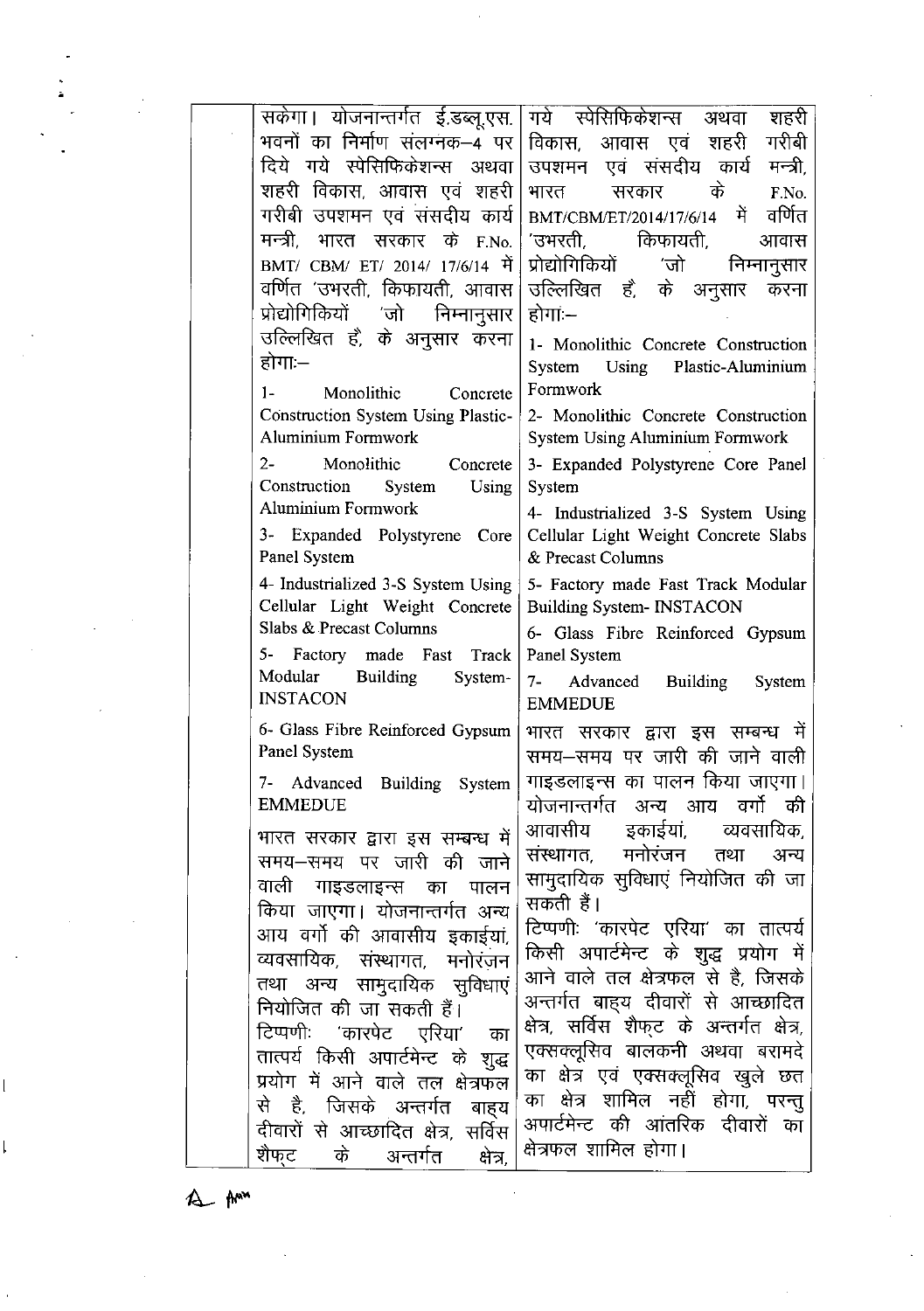|     | एक्सक्लूसिव बालकनी अथवा<br>बरामदे का क्षेत्र एवं एंक्सक्लूसिव<br>खुले छत का क्षेत्र शामिल नहीं<br>होगा, परन्तु अपार्टमेन्ट की<br>आंतरिक दीवारों का क्षेत्रफल<br>शामिल होगा। |                                                                                                                                                                                                                                                                                                                                                                                                                                                                                  |
|-----|-----------------------------------------------------------------------------------------------------------------------------------------------------------------------------|----------------------------------------------------------------------------------------------------------------------------------------------------------------------------------------------------------------------------------------------------------------------------------------------------------------------------------------------------------------------------------------------------------------------------------------------------------------------------------|
| 4.4 | योजना स्थल हेतु विद्यमान<br>लेपित ⁄ कन्क्रीट पहुंच मार्ग की<br>न्यूनतम चौडाई योजना के क्षेत्रफल<br>के आधार पर निम्नवत् होगी :–                                              | विद्यमान<br>$\overline{4.4}$ योजना स्थल हेतु<br>मार्ग—की<br>लेपित <i>/ कन्क्रीट</i> पहुंच<br>न्यूनतम चौड़ाई योजना के क्षेत्रफल के<br>आधार पर निम्नवत होगी:--                                                                                                                                                                                                                                                                                                                     |
|     | योजना का क्षेत्रफल<br>पहुच मार्ग की न्यूनतम<br>चौड़ाई                                                                                                                       | योजना का क्षेत्रफल<br>पहुंच मार्ग की<br>न्यूनतम चौड़ाई                                                                                                                                                                                                                                                                                                                                                                                                                           |
|     | 12 मीटर<br>● 2.0 हे0 तक                                                                                                                                                     | 12 मीटर<br>2.0 हे0 तक                                                                                                                                                                                                                                                                                                                                                                                                                                                            |
|     | $18$ मीटर<br>2.0 है0 से<br>अधिक परन्तु 5.<br>० हे० तक                                                                                                                       | 18 मीटर<br>● 2.0 हे0 से अधिक परन्तु<br>5.0 हे0 तक                                                                                                                                                                                                                                                                                                                                                                                                                                |
|     | 24 मीटर<br>● 5.0 हे0 से<br>अधिक परन्त्<br>10.0 हे0 तक                                                                                                                       | $24$ मीटर<br>● 5.0 हे0 से अधिक परन्तु<br>10.0 हे0 तक                                                                                                                                                                                                                                                                                                                                                                                                                             |
|     |                                                                                                                                                                             | 30 मीटर<br>● 10.0 हे0 से अधिक                                                                                                                                                                                                                                                                                                                                                                                                                                                    |
|     | टिप्पणीः महायोजना ⁄ जोनल प्लान<br>में प्रस्तावित उक्त चौड़ाई के पहुँच<br>मार्ग पर योजना स्थल स्थित होने<br>की दशा में भी योजना स्वीकृत की<br>जा सकेगी।                      | टिप्पणी ≔महायोजना ∕ जोनल प्लान में<br>प्रस्तावित मार्गों पर<br>भी योजना<br>प्रस्तावित की जा सकती है, किन्तु ऐसे<br>मार्गों की विद्यमान चौराई 12 मी0<br>होनी आवश्यक है<br>तथा<br>महायोजना ⁄ जोनल प्लान में प्रस्तावित<br>चौड़ाई के<br>अनुसार<br>सड़क<br>विस्तारीकरण हेतु आवश्यक<br>भूमि<br>छोड़ना अनिवार्य होगा।<br>4.4.1 सम्पूर्ण परियोजना केवल<br>ई0डब्ल्यू0एस0 इकाईयों हेतु प्रस्तावित<br>होने की दशा में सड़क की न्यूनतम<br>चौड़ाई निम्नानुसार होगी :--<br>योजना का क्षेत्रफल |
|     |                                                                                                                                                                             | पहुंच मार्ग की<br>न्यूनतम चौड़ाई<br>09 मीटर<br>2.0 हे0 तक<br>12 मीटर<br>2.0 हे0 से अधिक<br>परन्तु 5.0 हे0 तक                                                                                                                                                                                                                                                                                                                                                                     |

 $M_{\odot}$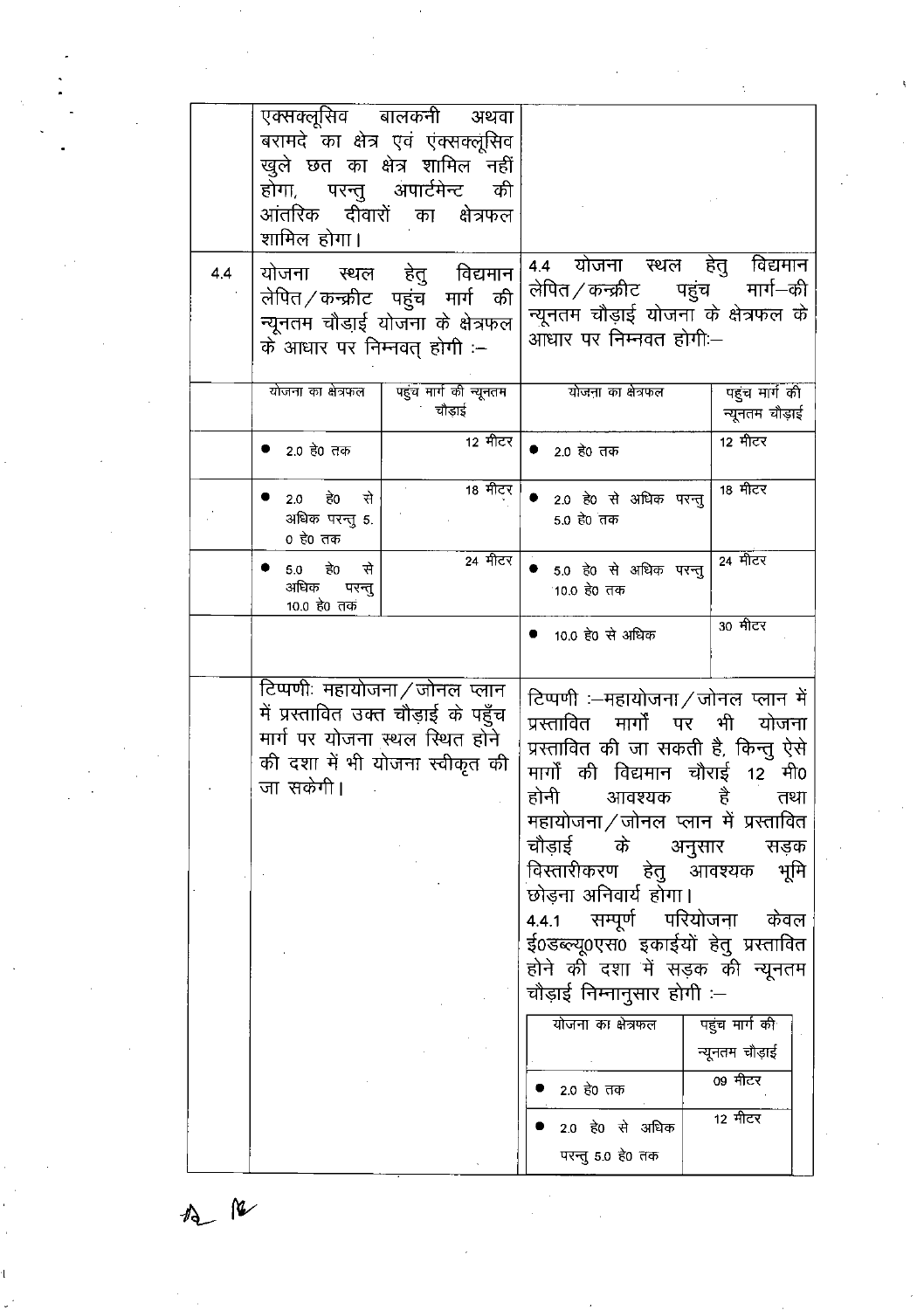|     |                                                                    | $18$ मीटर<br>5.0 हे0 से अधिक                                               |
|-----|--------------------------------------------------------------------|----------------------------------------------------------------------------|
|     |                                                                    | परन्तु 10.0 हे0 तक                                                         |
|     |                                                                    | 24मीटर                                                                     |
|     |                                                                    | ● 10.0 हे0 से अधिक                                                         |
|     |                                                                    | टिप्पणीः महायोजना ⁄ जोनल प्लान में                                         |
|     |                                                                    | प्रस्तावित मार्गों पर<br>भी<br>योजना                                       |
|     |                                                                    | प्रस्तावित की जा सकती है, किन्तु ऐसे                                       |
|     |                                                                    | मार्गों की विद्यमान चौड़ाई न्यूनतम 09                                      |
|     |                                                                    | मी0<br>होनी आवश्यक है<br>तथा<br>महायोजना ⁄ जोनल प्लान में प्रस्तावित       |
|     |                                                                    | चौडाई के अनुसार सडक                                                        |
|     |                                                                    | भूमि<br>विस्तारीकरण हेतु आवश्यक                                            |
|     |                                                                    | छोड़ना अनिवार्य होगा।                                                      |
| 4.7 | इं.डब्ल्यू.एस. इकाईयों का निर्माण                                  | 4.7 ई.डब्ल्यू.एस. इकाईयों का निर्माण                                       |
|     | सुनिश्चित करने के<br>लिए                                           | सुनिश्चित करने के लिए विकासकर्ता                                           |
|     | द्वारा परफार्मेंस<br>विकासकर्ता                                    | द्वारा परफार्मेंस गारण्टी के रूप में                                       |
|     | गारण्टी के रूप में योजना के                                        | योजना के सम्पूर्ण क्षेत्रफल की 15                                          |
|     | सम्पूर्ण क्षेत्रफल की 20 प्रतिशत                                   | प्रतिशत विक्रय योग्य भूमि बंधक रखी                                         |
|     | विकय योग्य भूमि बंधक रखी                                           | जाएगी, जिसे ई.डब्लू.एस. इकाईयों के                                         |
|     | जाएगी, जिसे ई.डब्लू.एस. इकाईयों                                    | लाभार्थियों को कब्जा दिये जाने के                                          |
|     | के लाभार्थियों को कब्जा दिये जाने                                  | अनुपात में अधिकतम चार समान                                                 |
|     | के अनुपात में अधिकतम दो समान                                       | किश्तों में अवमुक्त कर दिया जायेगा।<br>विकासकर्ता विकास प्राधिकरण $\angle$ |
|     | किश्तों में अवमुक्त कर<br>दिया                                     | आवास एवं विकास परिषद $\angle$                                              |
|     | विकासकर्ता<br>जायेगा।<br>विकास                                     | औद्योगिक विकास प्राधिकरण के पक्ष                                           |
|     | प्राधिकरण ⁄ आवास एवं<br>विकास                                      | में बंधक/गिरवी रखी भूमि पर                                                 |
|     | परिषद ⁄ औद्योगिक<br>विकास                                          | विकास एवं निर्माण कार्य कर सकेगा,                                          |
|     | प्राधिकरण के पक्ष में बंधक $\angle$<br>गिरवी रखी भूमि पर विकास एवं | परन्तु उनका हस्तान्तरण तब तक नहीं                                          |
|     | निर्माण कार्य कर सकेगा, परन्तु                                     | कर सकेगा जब तक कि ई.डब्ल्यू.एस.                                            |
|     | उनका हस्तान्तरण तब तक नहीं                                         | आवासीय इकाईयों का निर्माण पूर्ण                                            |
|     | कर सकेगा जब तक कि ई.डब्ल्यू.                                       | नहीं कर दिया जाता है। विकासकर्ता                                           |
|     | एस. आवासीय इकाईयों का                                              | द्वारा ई.डब्ल्यू.एस. भवनों का निर्माण न                                    |
|     | निर्माण पूर्ण नहीं कर दिया जाता                                    | किये जाने की स्थिति में बन्धक रखी                                          |
|     | है। विकासकर्ता द्वारा ई.डब्ल्यू.एस.                                | भूमि व उस पर निर्मित सम्पत्ति को                                           |
|     | भवनों का निर्माण न किये जाने                                       | जब्त कर उसका विक्रय कर शासकीय                                              |
|     | की स्थिति में बन्धक रखी भूमि व                                     | अभिकरण द्वारा ई.डब्ल्यू.एस. भवनों का                                       |
|     | उस पर निर्मित सम्पत्ति को जब्त                                     | निर्माण पूर्ण कराया जाएगा। इसके                                            |
|     | कर उसका विक्रय कर शासकीय                                           | साथ ही ई.डब्ल्यू.एस. भवनों हेतु डी.<br>पी.आर. में निर्धारित भूमि एवं उस पर |
|     | अभिकरण द्वारा ई.डब्ल्यू.एस. भवनों                                  | आंशिक बने भवन (यदि कोई हों) भी                                             |
|     | का निर्माण पूर्ण कराया जाएगा।                                      | जब्त किए जाएंगे।                                                           |
|     | इसके साथ ही ई.डब्ल्यू.एस. भवनों                                    |                                                                            |
|     | हेतु डी.पी.आर. में निर्धारित भूमि<br>एवं उस पर आंशिक बने भवन       |                                                                            |
|     |                                                                    |                                                                            |

 $\bar{\beta}$ 

 $\mathcal{F}_{\mathcal{G}}$ 

 $\lambda$  $\overline{A}$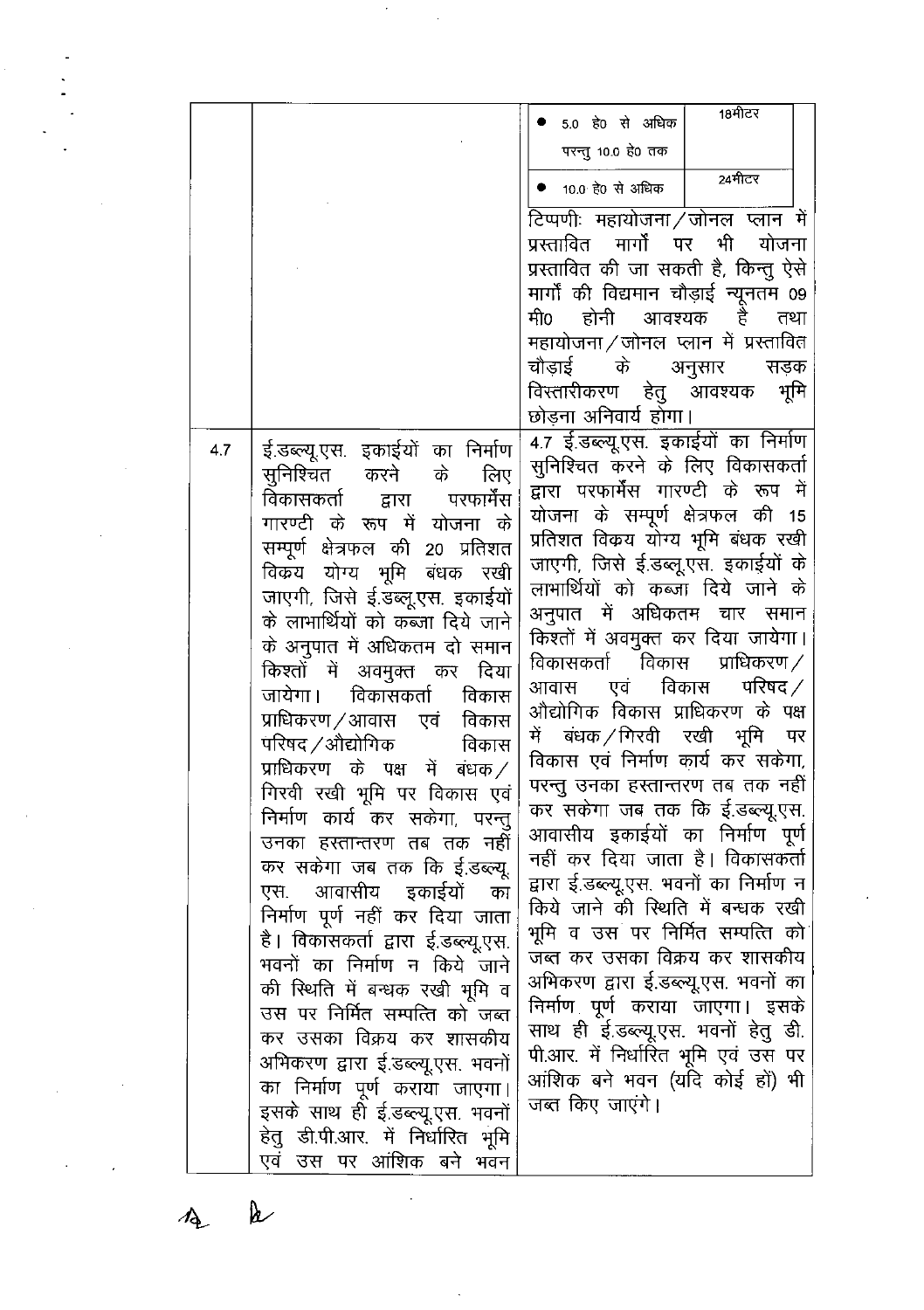|      | (यदि कोई हों) भी जब्त किए                                         |                                                                   |
|------|-------------------------------------------------------------------|-------------------------------------------------------------------|
|      | जाएंगे ।                                                          |                                                                   |
|      | ऐसे विकासकर्ता जो पूरी                                            |                                                                   |
|      | योजना में मात्र ई.डब्ल्यू.एस.                                     | ऐसे विकासकर्ता जो पूरी                                            |
|      | इकाईयों का ही निर्माण कर रहे                                      | योजना में मात्र ई.डब्ल्यू.एस. इकाईयों                             |
|      | हैं, से इकाईयों का निर्माण                                        | का ही निर्माण कर रहे हैं, से इकाईयों                              |
|      | सुनिश्चित करने के लिए परफार्मेंस                                  | का निर्माण सुनिश्चित करने के लिए                                  |
|      | गारण्टी के रूप में विकासकर्ता को                                  | परफार्मेंस गारण्टी के रूप<br>ा में                                |
|      | शासन द्वारा प्रथम किश्त के रूप                                    | विकासकर्ता को शासन द्वारा प्रथम                                   |
|      | में अवमुक्त की जाने वाली                                          | किश्त के रूप में अवमुक्त की जाने                                  |
|      | धनराशि अथवा इससे कम                                               | वाली धनराशि अथवा इससे कम                                          |
|      | धनराशि जो वह अवमुक्त कराना                                        | धनराशि जो वह अवमुक्त कराना                                        |
|      | चाहते हैं, के बराबर बैंक गारण्टी                                  | चाहते हैं, के बराबर बैंक गारण्टी ली                               |
|      | ली जायेगी और बैंक गारण्टी की                                      | जायेगी और बैंक गारण्टी की बैधता                                   |
|      | बैधता अवधि 20 माह होगी, जिसे                                      | अवधि 20 माह होगी, जिसे लाभार्थियों                                |
|      | लाभार्थियों को कब्जा दिये जाने के                                 | को कब्जा दिये जाने के अनुपात में                                  |
|      | अनुपात में अवमुक्त कर दिया                                        | अवमुक्त कर दिया जायेगा।                                           |
|      | जायेगा।                                                           |                                                                   |
|      | योजनान्तर्गत ई.डब्ल्यू.एस. आवासों                                 | 4.9 योजनान्तर्गत ई.डब्ल्यू.एस. आवासों                             |
| 4.9  | की संख्या 250 से अधिक होने की                                     | की संख्या 250 से अधिक होने की                                     |
|      | दशा में योजना के ई.डब्ल्यू.एस.                                    | दशा में योजना के ई.डब्ल्यू.एस. एवं                                |
|      | एवं अन्य आवासों का निर्माण                                        | अन्य आवासों का निर्माण                                            |
|      | अलग–अलग भूखण्डों पर किया                                          | अलग-अलग भूखण्डों पर किया जा                                       |
|      | जा सकेगा। उक्त रिथति में                                          | सकेगा। उक्त स्थिति में भूखण्डों की                                |
|      | भूखण्डों की परस्पर अधिकतम                                         | परस्पर अधिकतम 'एरियल' दूरी, 10                                    |
|      | 'एरियल' दूरी, 10 लाख से अधिक                                      | लाख से अधिक जनसंख्या वाले नगरों                                   |
|      | जनसंख्या वाले नगरों में 5.0                                       | में 5.0 किलोमीटर, 5.0 लाख से                                      |
|      | किलोमीटर, 5.0 लाख से अधिक                                         | अधिक परन्तु 10.0 लाख से कम                                        |
|      | परन्तु 10.0 लाख से कम <sup>ा</sup>                                | जनसंख्या वाले नगरों में<br>3.0                                    |
|      | जनसंख्या वाले नगरों में 3.0                                       | किलोमीटर तथा 5.0 लाख से कम                                        |
|      | किलोमीटर तथा 5.0 लाख से कम                                        | जनसंख्या वाले नगरों में 2.0                                       |
|      | जनसंख्या वाले नगरों में 2.0                                       | किलोमीटर होगी। इन्सेंटिव के                                       |
|      | किलोमीटर होगी। इन्सेंटिव के                                       | दृष्टिकोण से उपरोक्तानुसार                                        |
|      | दृष्टिकोण से उपरोक्तानुसार                                        | अलग-अलग भूखण्डों पर नियोजित                                       |
|      | अलग–अलग भूखण्डों<br>पर                                            | परियोजनाओं को एक ही परियोजना                                      |
|      | नियोजित परियोजनाओं को एक                                          | माना जाएगा। अतः सड़कों की चौड़ाई                                  |
|      | ही परियोजना माना जाएगा।                                           | दोनों स्थलों हेतु एक समान ही होगी।                                |
|      | शासनादेश संख्या 3188/                                             | शासनादेश संख्या 3188/आठ–1–                                        |
| 4.10 | आठ–1–13–80विविध / 2010,           13–80विविध / 2010,       दिनांक | 05                                                                |
|      | दिनांक 05 दिसम्बर, 2013 के $\vert$                                | दिसम्बर, 2013 के प्रस्तर-2 (viii) के                              |
|      |                                                                   | प्रस्तर–2 (viii) के अनुसार ई. अनुसार ई.डब्ल्यू.एस. एव एल.आई.जी.   |
|      |                                                                   | डब्ल्यू.एस. एव एल.आई.जी. भवनों   भवनों का विकय / हस्तान्तरण आवंटन |
|      |                                                                   | का विकय ⁄ हस्तान्तरण आवंटन किी तिथि से 05 वर्षों तक प्रतिबन्धित   |

 $\Delta$ 

 $\omega$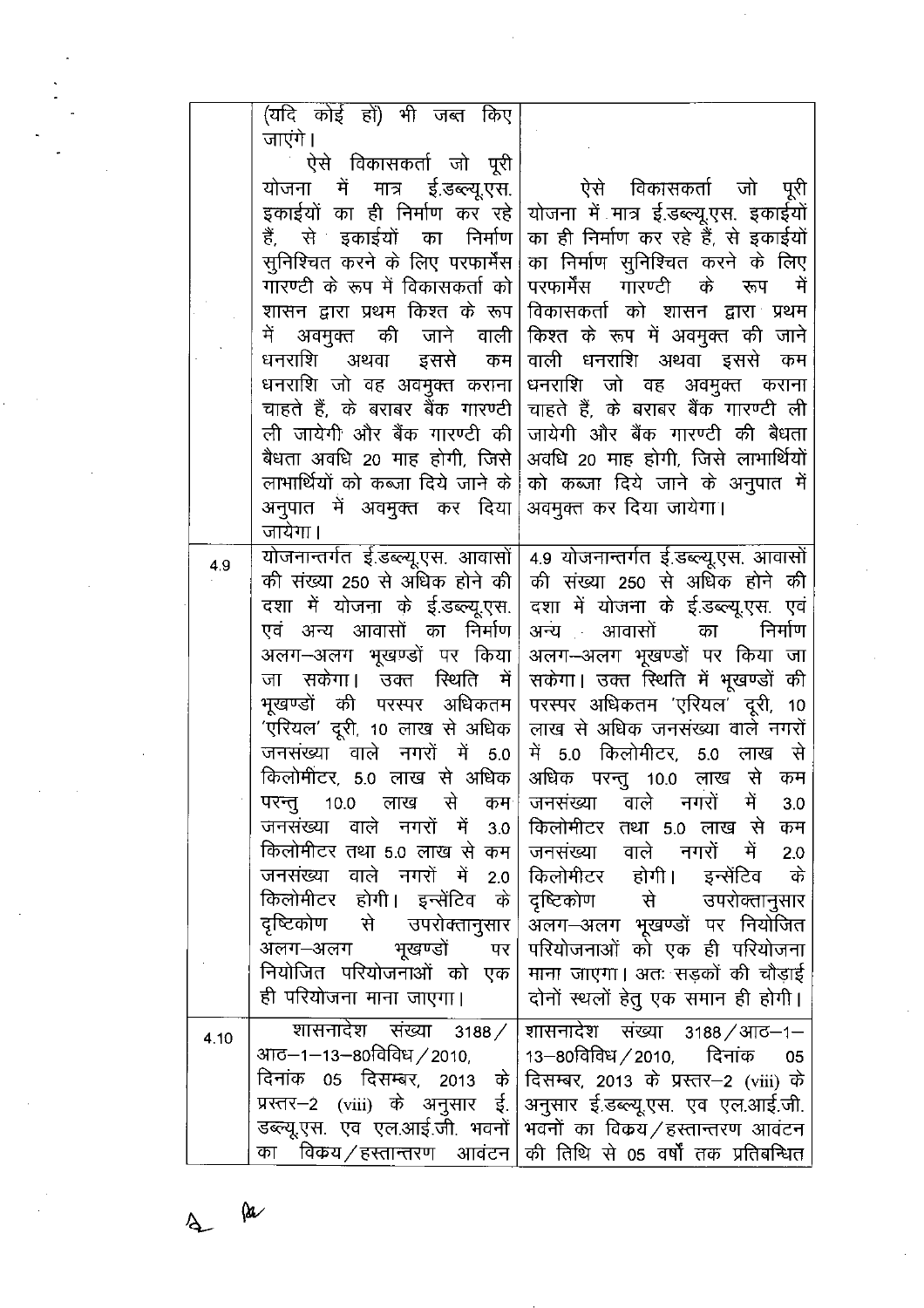|     | प्रतिबन्धित है। इसँ योजना<br>अन्तर्गत उक्त शर्त का इस सीमा<br>तक शिथिलीकरण किया जाता है<br>किसी बैंक या वित्तीय संस्थान<br>द्वारा उक्त भवनों के लिए दिये गये<br>ऋण की वसूली हेतु बन्धक रखे<br>गये भवन की नीलामी/विकय हेतु<br>उक्त प्रतिबन्ध लागू नहीं होगा।<br>नीलामी/विकय राशि से शासकीय<br>सब्सिडी भी वसूली जाएगी।               | की तिथि से 05 वर्षों तक है। इस योजनान्तर्गत उक्त शते का<br>इस सीमा तक शिथिलीकरण किया<br>जाता है कि किसी बैंक या वित्तीय<br>संस्थान द्वारा उक्त भवनों के लिए<br>दिये गये ऋण की वसूली हेतु बन्धक<br>रखे <sup>.</sup> गये भवन की नीलामी ⁄ विकय<br>हेतु उक्त प्रतिबन्ध लागू नहीं होगा<br>किन्तु नीलामी ⁄विकय से<br>प्राप्त<br>धनराशि से सर्वप्रथम शासकीय<br>सब्सिडी की वसूली की जाएगी<br>तत्पश्चात् बैंक द्वारा अपने ऋण की<br>वसूली की जाएगी। उपरोक्त दोनों<br>धनराशि की वसूली के पश्चात् कोई<br>धनराशि बचती है तो वह धनराशि<br>सम्बन्धित विकास प्राधिकरण /आवास<br>विकास को वापस की जाएगी। |
|-----|------------------------------------------------------------------------------------------------------------------------------------------------------------------------------------------------------------------------------------------------------------------------------------------------------------------------------------|----------------------------------------------------------------------------------------------------------------------------------------------------------------------------------------------------------------------------------------------------------------------------------------------------------------------------------------------------------------------------------------------------------------------------------------------------------------------------------------------------------------------------------------------------------------------------------------|
|     |                                                                                                                                                                                                                                                                                                                                    | निर्माण के उपरान्त लाभार्थी<br>के पक्ष में औपचारिकताएं पूर्ण कराते<br>हुए पंजीकृत अनुबन्ध (त्रिपक्षीय)<br>निष्पादित कराते हुए कब्जा दिया<br>जाएगा। कब्जे की तिथि से 5 वर्ष<br>तक उक्त इकाई का उपयोग आवंटी<br>द्वारा स्वयं किया जाएगा। 5 वर्ष की<br>अवधि के बाद ही विकय विलेख<br>निष्पादित किया जाएगा। यदि 5 वर्ष<br>की अवधि में आवंटी द्वारा उक्त इकाई<br>का उपयोग स्वयं हेतु नहीं किया<br>जाता है, तो आवंटन निरस्त करते हुए<br>उक्त इकाई सम्बन्धित प्राधिकरण में<br>निहित हो जाएगी तथा आवंटी को<br>कोई धनराशिं देय नहीं होगी।                                                         |
| 5.1 | योजनान्तर्गत परियोजना<br>क्रियान्वयन हेतु विकासकर्ता को<br><u>प्रतिस्पर्धात्मक ढंग से उसके द्वारा</u><br>ऑफर किये गये ई.डब्ल्यू.एस.<br>आवास के सापेक्ष निर्माण हेतु<br>आवासों की संख्या आवंटित (जिसे।<br>आगे लक्ष्य कहा गया है) की<br>जायेगी। <u>लक्ष्य निर्धारण की प्रक</u> िया<br><u>प्रस्तर–5.4 एवं 5.5 के अनुसार</u><br>होगी । | 5.1 योजनान्तर्गत परियोजना<br>क्रियान्वयन हेतु विकासकर्ता का<br>तकनीकी आधार पर चयन के बाद<br>ऑफर किये गये ई.डब्ल्यू.एस. आवास<br>के सापेक्ष निर्माण हेतु आवासों की<br>संख्या आवंटित (जिसे आगे लक्ष्य कहा<br>गया है) की जायेगी। यह आवेदन<br>प्रकिया आवास एवं शहरी नियोजन<br>विभाग, उ0प्र0 द्वारा निर्धारित नगरवार<br>लक्ष्यों की पूर्ति तक अनुमन्य रहेगी,<br>जो प्रशासनिक आदेशों से कभी भी                                                                                                                                                                                                |

 $\mathbf{\hat{b}}$  $\mathcal{A}_{\mathbf{a}}$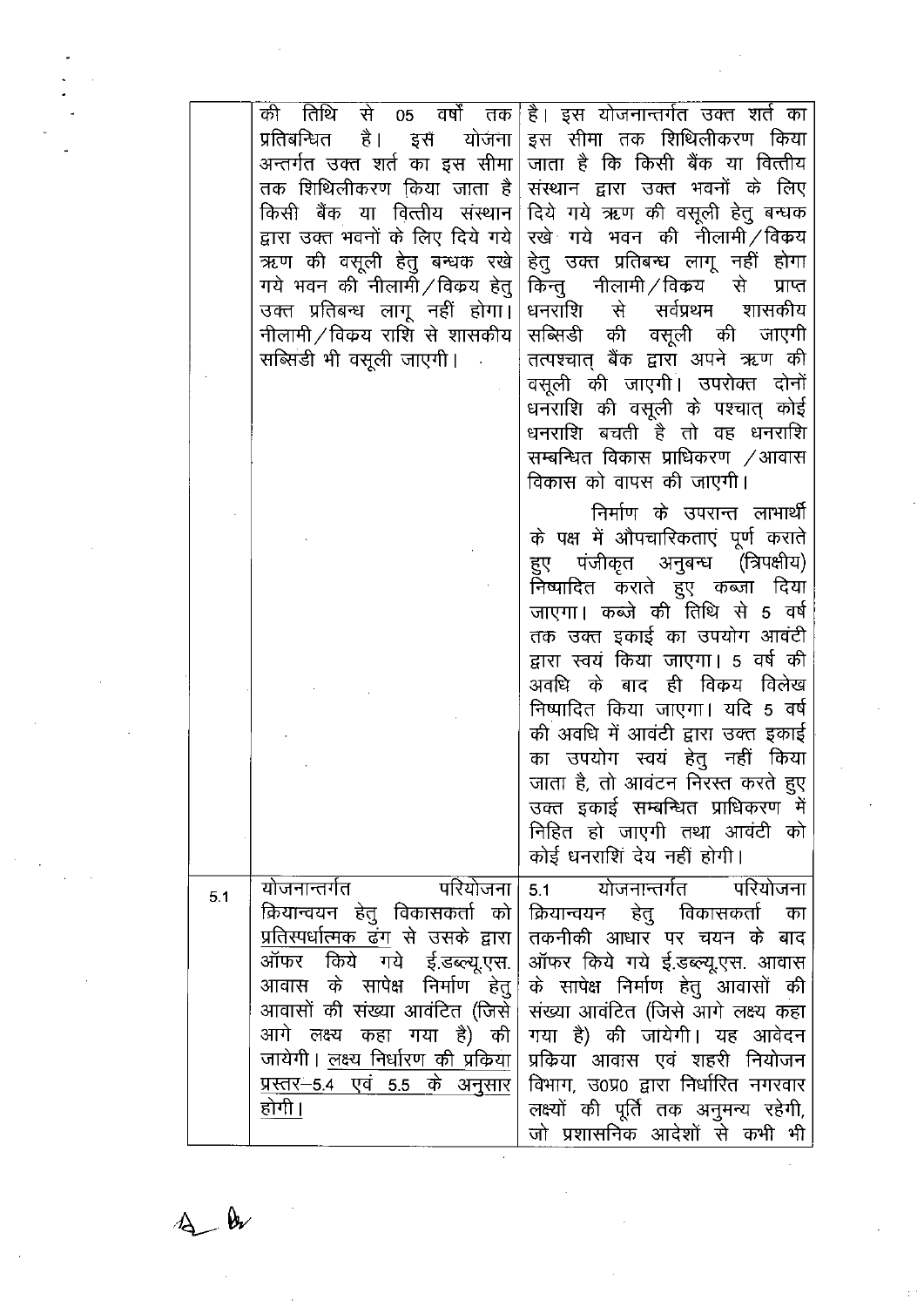| 5.3 |                                                                                                                                                                                                                                                                                                                                                                                                                                                                                                                                                                                                                                                                    |                                                                                                                                                                                                                                                                                                                                                                                                                                                                                                                                                                                                                                                                                                                                                                             |
|-----|--------------------------------------------------------------------------------------------------------------------------------------------------------------------------------------------------------------------------------------------------------------------------------------------------------------------------------------------------------------------------------------------------------------------------------------------------------------------------------------------------------------------------------------------------------------------------------------------------------------------------------------------------------------------|-----------------------------------------------------------------------------------------------------------------------------------------------------------------------------------------------------------------------------------------------------------------------------------------------------------------------------------------------------------------------------------------------------------------------------------------------------------------------------------------------------------------------------------------------------------------------------------------------------------------------------------------------------------------------------------------------------------------------------------------------------------------------------|
|     | विकासकर्ताओं का चयन 'बिडिंग'  <br>के माध्यम से किया जाएगा। बिड<br>दो भाग में होगी—तकनीकी तथा<br>वित्तीय। तकनीकी बिड के साथ<br>बिडर को एक 'प्रोजेक्ट ब्रीफ'<br>(संलग्नक-7अं पर है) भी प्रस्तुत<br>करनी होगी। विकासकर्ता द्वारा<br>प्रति ई.डब्ल्यू.एस. आवास पर रू.<br>2.50 लाख के अनुदान के ऊपर<br>कितनी धनराशि (अधिकतम रू. 2.<br>00 लाख) लाभार्थी से ली जाएगी,<br>वित्तीय बिडिंग मापदण्ड<br>को<br>(Parameter) माना जाएगा।                                                                                                                                                                                                                                           | 5.3 विकासकर्ताओं के आवेदन के<br>आधार पर प्रस्ताव स्वीकृत किया<br>जायेगा। आवेदन में विकासकर्ताओं को<br>तकनीकी प्रस्तावना प्रस्तुत करनी<br>होगी। प्रस्तावना के साथ एक 'प्रोजेक्ट<br>ब्रीफ' (संलग्नक-7अ पर है) भी प्रस्तुत<br>करनी होगी। ई0डब्लू0एस0 इकाई के<br>कॉरपेट एरिया न्यूनतम<br>22.77<br>सीलिंग<br>वर्गमी0<br>का<br>कास्ट<br>रू0 6.00 लाख प्रति यूनिट होगा।<br>22.77 वर्गमी0 से 30 वर्गमी0 तक<br>कारपेट एरिया के भवनों का विकय<br>मूल्य प्रो–रेटा (समानुपातिक) आधार<br>पर आंकलित किया जा सकेगा। प्रति<br>ई0डब्लू0एस0 इकाई पर रू0 2.50<br>लाख का अनुदान अनुमन्य होगा।<br>अनुदान की धनराशि रू0 2.50 लाख<br>के अतिरिक्त विकय मूल्य की अवशेष<br>धनराशि का वहन लाभार्थी द्वारा किया<br>जायेगा।                                                                              |
| 5.4 | प्रदेश<br>रतर<br>पर<br>नगरवार<br>ई0डब्ल्यू0एस0 इकाईयों का लक्ष्य  <br>निर्धारित कर विकासकर्ताओं से<br>बिड्स आमंत्रित की जायेगी। यदि <br>L-1 विकासकर्ता द्वारा प्रस्तावित <br>ई0डब्ल्यू0एस0 आवासों की संख्या <br>नगर के कुल लक्ष्य से कम रहती  <br>है, तो शेष लक्ष्य अन्य विकासकर्ता  <br>(यदि कोई हो) जो सर्व निम्न बिड <br>धनराशि पर कार्य कराने हेतु <br>सहमति देते हैं, को उनके द्वारा दी <br>गयी बिड के आरोहि कम में (L-2,<br>L-3) सूचीबद्ध करते हुए उनके<br>द्वारा कुल आफर आवासों की<br>संख्या को तब तक बॉटा जायेगा,  <br>जब तक की नगर का लक्ष्य पूर्ण  <br>रूप से नही बट जाता है। यदि <br>नगर का कुल लक्ष्य पूर्ण करने हेतु<br>अन्तिम बिडर जो L-1 विकासकर्ता | 5.4 अभिकरण द्वारा अपने विकास क्षेत्र<br>के अन्तर्गत चयनित विकासकर्ताओं को<br>पत्र प्रेषित करने के तुरन्त पश्चात<br>इनके द्वारा निर्मित किये जाने वाले<br>भवनों की संख्या व स्थल, उनमें<br>प्रदत्त की जाने वाली सुविधाओं तथा,<br>प्रति भवन मूल्य एवं रूपये 5000.00<br>मात्र पंजीकरण शुल्क का उल्लेख<br>करते हुए मांग सर्वेक्षण (डिमाण्ड सर्वे<br>संलग्नक–7ब पर है ) हेतु विज्ञापन<br>प्रकाशित कराया जायेगा। विज्ञापन<br>राज्य नोडल एजेन्सी (एसएलएनए)<br>द्वारा ए.एच.पी. घटक के अन्तर्गत पात्र<br>लाभार्थियों के लिये ही प्रकाशित<br>होगा। मांग सर्वेक्षण का<br>प्रारूप<br>शासनादेश संख्याः 2379/आठ–<br>1–79 बैठक⁄2017 दिनांक 24.12.<br>2018 द्वारा निर्गत प्रधानमंत्री आवास<br>योजना सबके लिये आवास (शहरी) के<br>की सर्वनिम्न बिड धनराशि पर अन्तर्गत लाभार्थियों के चयन हेतु |

 $\label{eq:2.1} \frac{1}{\sqrt{2}}\int_{\mathbb{R}^3}\frac{1}{\sqrt{2}}\left(\frac{1}{\sqrt{2}}\right)^2\frac{1}{\sqrt{2}}\left(\frac{1}{\sqrt{2}}\right)^2\frac{1}{\sqrt{2}}\left(\frac{1}{\sqrt{2}}\right)^2\frac{1}{\sqrt{2}}\left(\frac{1}{\sqrt{2}}\right)^2\frac{1}{\sqrt{2}}\left(\frac{1}{\sqrt{2}}\right)^2\frac{1}{\sqrt{2}}\frac{1}{\sqrt{2}}\frac{1}{\sqrt{2}}\frac{1}{\sqrt{2}}\frac{1}{\sqrt{2}}\frac{1}{\sqrt{2}}$ 

 $\mathcal{A}^{(1)}$  .

 $\bar{Y}$ 

 $\mathcal{L}_{\text{max}}$  and  $\mathcal{L}_{\text{max}}$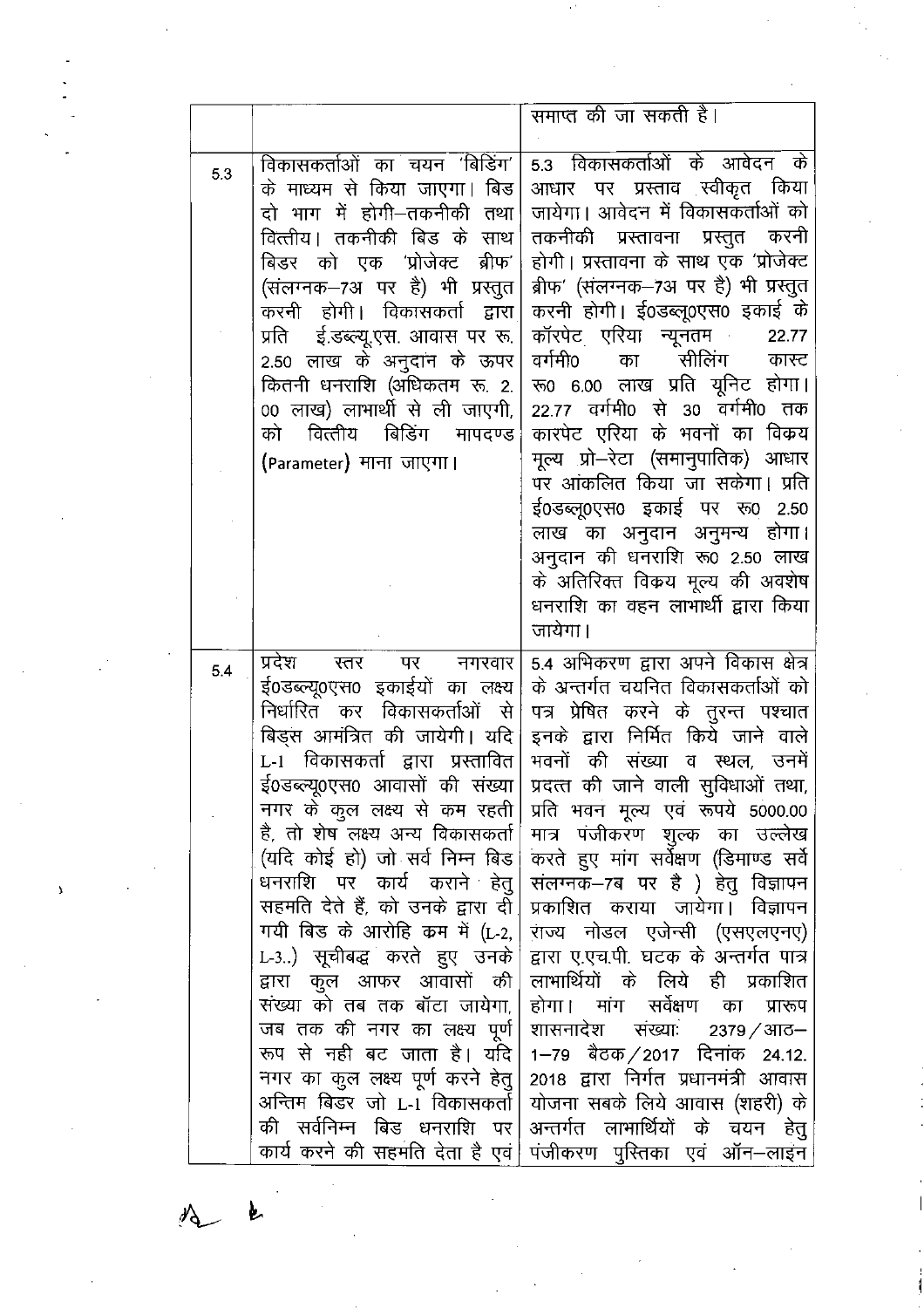|     | उसका आफर नगर के शेष कुल।                      | पंजीकरण फार्म के प्रारूप के आधार      |
|-----|-----------------------------------------------|---------------------------------------|
|     | लक्ष्य से अधिक आवासों का है, तो               | पर स्थलीय आवश्यकताओं के अनुसार        |
|     | उसे कुल लक्ष्य पूर्ण करने हेतु                | संशोधित कर तैयार किया जा सकता         |
|     | आवश्यक अवशेष ई0डब्ल0एस0                       | है। मांग सर्वेक्षण (डिमाण्ड सर्वे) के |
|     | भवन बनाने का आफर दिया।                        | विज्ञापन के आधार पर पर्याप्त          |
|     | जायेगा, यदि वह सहमति नहीं देते                | आवेदकों की उपलब्धता सुनिश्चित         |
|     | .ै, तो उसके अगले 'बिडर' को                    | करने के दृष्टिकोण से विकासकर्ता       |
|     | आफर दिया जायेगा तथा यह क्रम                   | द्वारा अभिकरणों से स्वंय की योजना     |
|     | कुल लक्ष्य पूर्ण होने तक जारी                 | हेतु विज्ञापन के प्रारूप का अनुमोदन   |
|     | रहेगा। उपरोक्तानुसार अभिकरण                   | कराकर अपने व्यय पर विधिवत् प्रचार     |
|     | द्वारा निविदादाता $\bar{\angle}$ निविदादाताओं | किया जा सकता है। विज्ञापन के          |
|     | को इसी स्तर पर चयनित                          | आधार पर प्राप्त आवेदकों की सूची       |
|     | विकासकर्ता माना जायेगा तथा                    | को अध्यक्ष डूडा / जिलाधिकारी को       |
|     | इसकी सूचना चयनित विकासकर्ता                   | प्रेषित की जायेगी एवं वह इस सूची      |
|     | को अभिकरण द्वारा पत्र के माध्यम               | का भौतिक सत्यापन करते हुए             |
|     | से प्रेषित की जायेगी।                         | सत्यापित सूची अभिकरणों को उपलब्ध      |
|     |                                               | करायेंगे। अभिकरणों द्वारा सत्यापित    |
|     |                                               | सूची के आधार पर आवंटन प्रक्रिया       |
|     |                                               | प्रारम्भ की जा सकती है। पर्याप्त      |
|     |                                               | लाभार्थियों की संख्या के उपलब्ध होने  |
|     |                                               | पर ही विकासकर्ता के प्रस्ताव को       |
|     |                                               | अन्तिम रूप से स्वीकार किया जाएगा।     |
|     |                                               |                                       |
|     |                                               | यदि उपरोक्त चयन प्रक्रिया के क्रम में |
|     |                                               | अपरिहार्य परिस्थितियों में योजना में  |
|     |                                               | न्यूनतम 250 भवन एवं 35 प्रतिशत        |
|     |                                               | दुर्बल आय वर्ग के भवनों की            |
|     |                                               | अनिवार्यता का अनुपालन सम्भव नहीं      |
|     |                                               | हो पा रहा है तो ऐसी परिस्थिति में     |
|     |                                               | भारत सरकार की गाइड लाइन्स के          |
|     |                                               | प्रस्तर-6.4 के क्रम में राज्य सरकार   |
|     |                                               | के अनुरोध पर केन्द्रीय स्वीकृति एवं   |
|     |                                               | अनुश्रवण समिति (सीएसएमसी) इन          |
| 5.5 | अभिकरण द्वारा अपने विकास क्षेत्र              | प्रतिबन्धों को शिथिल कर सकती है,      |
|     | के अन्तर्गत चयनित विकासकर्ताओं                | जिस हेतु राज्य सरकार द्वारा अनुरोध    |
|     | द्वारा निर्मित किये जाने वाले भवनों           | किया जायेगा।                          |
|     | की संख्या व स्थल, उनमें प्रदत्त               |                                       |
|     | की जाने वाली सुविधाओं तथा प्रति               |                                       |
|     | भवन मूल्य का उल्लेख करते हुए                  |                                       |
|     | पंजीकरण (आवेदन का प्रारूप                     |                                       |
|     | संलग्नक–7ब पर है) खोले जाने                   |                                       |
|     | हेतु विज्ञापन प्रकाशित<br>कराया               |                                       |
|     | जायेगा। विज्ञापन राज्य नोडल                   |                                       |

 $\overline{\mathcal{K}}$  $\frac{1}{2}$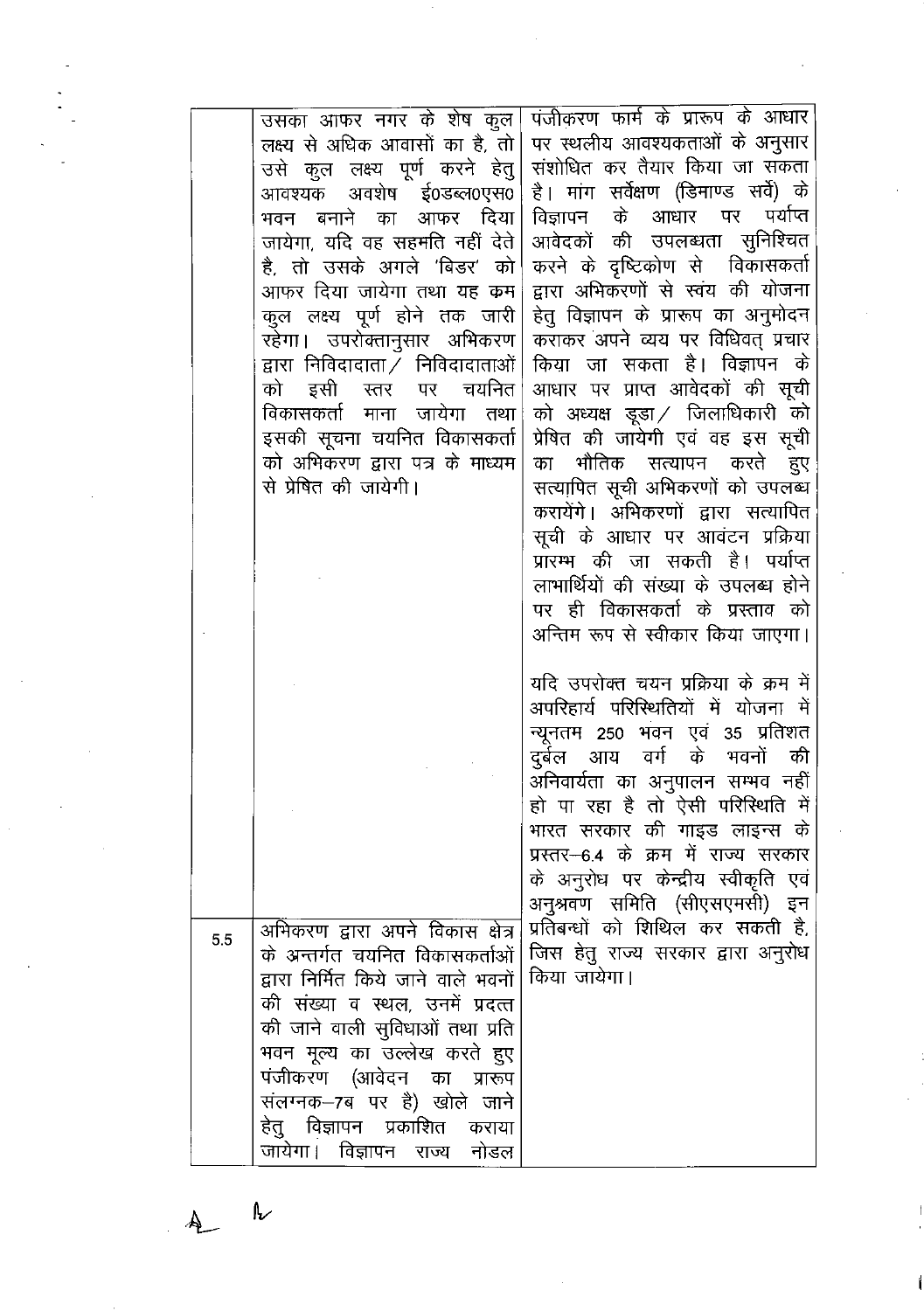|     | एजेन्सी (एसएलएनए) द्वारा ए.एच.      |  |  |
|-----|-------------------------------------|--|--|
|     | पी. घटक के अन्तर्गत पात्र           |  |  |
|     |                                     |  |  |
|     | लाभार्थियों के लिये ही प्रकाशित     |  |  |
|     | होगा। विज्ञापन<br>के<br>पश्चात      |  |  |
|     | आवेदकों की सूची राज्य नोडल          |  |  |
|     | एजेन्सी (एसएलएनए)<br>को             |  |  |
|     | अग्रसारित कर सत्यापित कराई          |  |  |
|     | जायेगी। सत्यापित सूची के आधार       |  |  |
|     |                                     |  |  |
|     | पर अभिकरण द्वारा भवनो की            |  |  |
|     | संख्या व स्थल के अनुसार भवनों       |  |  |
|     | आवंटन किया जायेगां।<br>का           |  |  |
|     | आवंटन प्रक्रिया में एस.एल.एस.एम.    |  |  |
|     | सी. द्वारा अनुमोदित आरक्षण          |  |  |
|     | व्यवस्था का पालन किया जायेगा।       |  |  |
|     |                                     |  |  |
|     | राज्य नोडल एजेन्सी (एस.एल.एन.       |  |  |
|     | सत्यापित वास्तविक<br>ए.) द्वारा     |  |  |
|     | लाभार्थियों की संख्या के आधार       |  |  |
|     | पर उक्त चयनित विकासकर्ता के         |  |  |
|     | द्वारा योजना में भवनों की संख्या    |  |  |
|     | को अंतिम रूप से निर्धारित करते      |  |  |
|     | हुए विकासकर्ता की 'बिड' को          |  |  |
|     |                                     |  |  |
|     | अन्तिम रूप से स्वीकार किया          |  |  |
|     | जाएगा।                              |  |  |
|     | यदि उपरोक्त चयन प्रक्रिया के        |  |  |
|     | क्रम में अपरिहार्य परिस्थितियों में |  |  |
|     | योजना में न्यूनतम 250 भवन एवं       |  |  |
|     | 35 प्रतिशत दुर्बल आय वर्ग के        |  |  |
|     |                                     |  |  |
|     | भवनों की अनिवार्यता का अनुपालन      |  |  |
|     | सम्भव नहीं हो पा रहा है तो ऐसी      |  |  |
|     | परिस्थिति में भारत सरकार की         |  |  |
|     | गाइड लाइन्स के प्रस्तर–6.4 के       |  |  |
|     | क्रम में राज्य सरकार के अनुरोध      |  |  |
|     | पर केन्द्रीय स्वीकृति एवं अनुश्रवण  |  |  |
|     | समिति (सीएसएमसी) इन प्रतिबन्धों     |  |  |
|     |                                     |  |  |
|     | को शिथिल कर सकती है, जिस            |  |  |
|     | हेतु राज्य सरकार द्वारा अनुरोध      |  |  |
|     | किया जायेगा।                        |  |  |
| 5.6 | विकासकर्ताओं<br>जिन<br>द्वारा       |  |  |
|     | उक्तानुसार निर्धारित सर्वनिम्न बिड  |  |  |
|     | धनराशि को मैच कराने की              |  |  |
|     |                                     |  |  |
|     | सहमति नहीं दी जाती है, उनकी         |  |  |
|     | बिड निरस्त करते हुए जमा करायी       |  |  |
|     | गयी अर्नेस्ट मनी वापस कर दी         |  |  |
|     |                                     |  |  |
|     |                                     |  |  |
|     |                                     |  |  |
|     |                                     |  |  |
|     |                                     |  |  |
|     |                                     |  |  |
|     |                                     |  |  |

 $\frac{1}{\sqrt{2}}$ 

 $\label{eq:2} \frac{1}{\sqrt{2}}\int_{\mathbb{R}^3}\frac{1}{\sqrt{2}}\left(\frac{1}{\sqrt{2}}\right)^2\frac{1}{\sqrt{2}}\left(\frac{1}{\sqrt{2}}\right)^2.$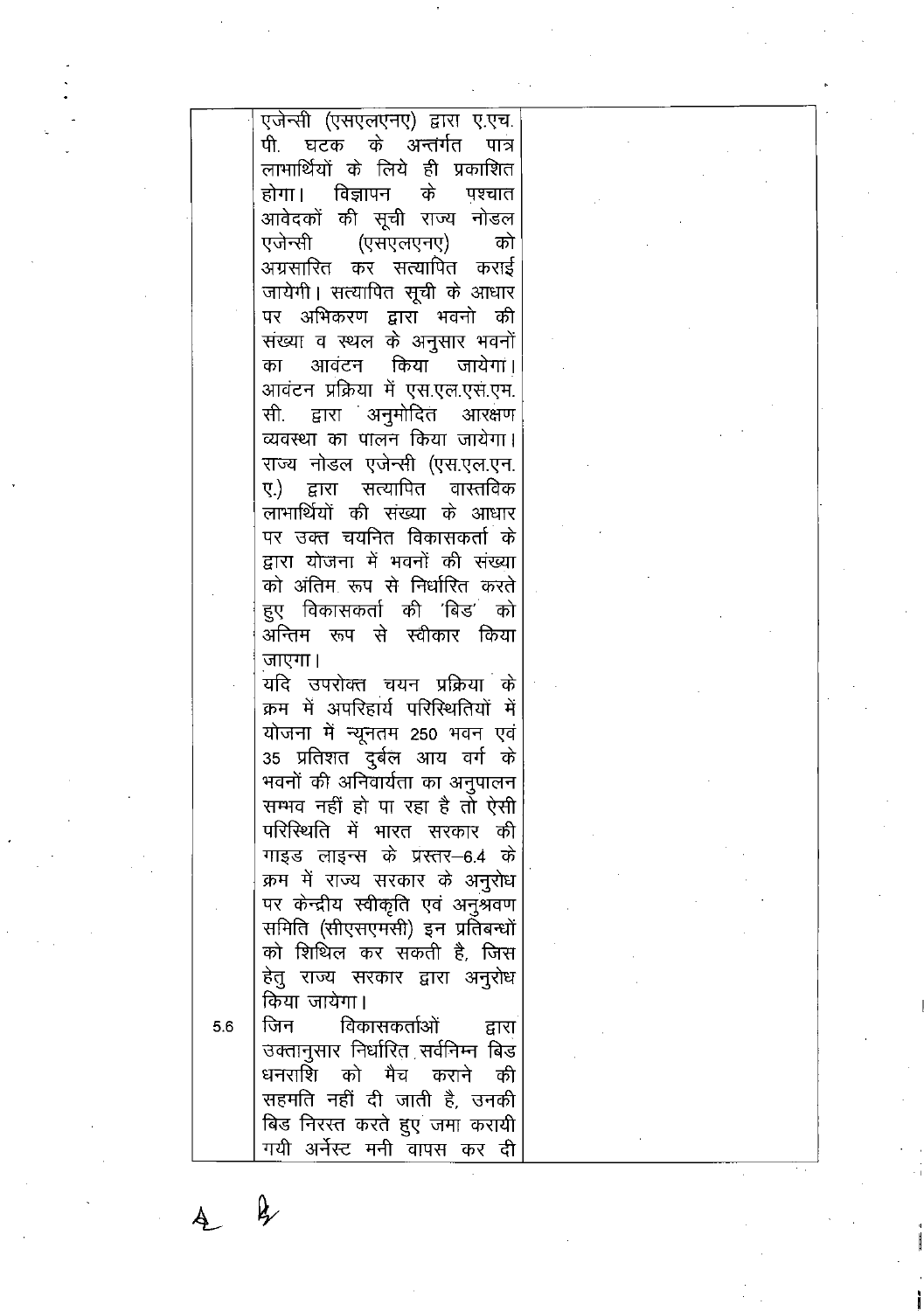|     | जायेगी।                                                                                                                                                                                                                                       |                                                                                                                                                                                                                                                                                               |
|-----|-----------------------------------------------------------------------------------------------------------------------------------------------------------------------------------------------------------------------------------------------|-----------------------------------------------------------------------------------------------------------------------------------------------------------------------------------------------------------------------------------------------------------------------------------------------|
| 5.7 | राज्य नोडल एजेन्सी (एसएलएनए)<br>द्वारा सत्यापित लाभार्थियों को भवन  <br>आवंटन लाटरी के माध्यम से निम्न <br>समिति द्वारा किया जायेगा :--                                                                                                       | 5.5 राज्य नोडल एजेन्सी (एसएलएनए)<br>द्वारा सत्यापित लाभार्थियों को भवन<br>आवंटन लाटरी के माध्यम से निम्न<br>समिति द्वारा किया जायेगा :--                                                                                                                                                      |
|     | सम्बन्धित<br>(i)<br>जनपद<br>अध्यक्ष<br>के<br>जिलाधिकारी / अध्य<br>क्ष, डूडा                                                                                                                                                                   | सम्बन्धित जनपद के<br>(i)<br>अध्यक्ष<br>जिलाधिकारी $/$<br>अध्यक्ष, डूडा                                                                                                                                                                                                                        |
|     | (i)<br>सम्बन्धित उपाध्यक्ष,<br>सदस्य<br>विकास<br>संयोजक<br>प्राधिकरण / उप<br>आवास<br>आयुक्त,<br>सम्पत्ति,<br>आवास<br>विकास<br>परिषद / मुख्य<br>कार्यपालक<br>अधिकारी,<br>औद्योगिक<br>विकास<br>प्राधिकरण अथवा<br>उनके द्वारा नामित<br>प्रतिनिधि | सम्बन्धित उपाध्यक्ष,<br>(ii)<br>सदस्य<br>सयोजक<br>विकास<br>प्राधिकरण / उप<br>आयुक्त<br>आवास<br>सम्पत्ति,<br>आवास<br>विकास<br>परिषद / मुख्य<br>कार्यपालक<br>अधिकारी,<br>औद्योगिक<br>विकास<br>प्राधिकरण<br>अथवा<br>उनके द्वारा नामित<br>प्रतिनिधि                                               |
|     | विकास<br>सम्बन्धित<br>(iii)<br>सदस्य<br>प्राधिकरण के वित्त<br>नियंत्रक ⁄<br>अधीक्षण<br>अभियंता, आवास एवं<br>विकास परिषद / वित्त<br>औद्योगिक<br>नियंत्रक,<br>विकास प्राधिकरण                                                                   | विकास<br>सम्बन्धित<br>(iii)<br>सदस्य<br>प्राधिकरण के वित्त<br>नियंत्रक / अधीक्षण<br>अभियंता, आवास एवं<br>विकास परिषद / वित्त<br>नियंत्रक<br>औद्योगिक<br>विकास प्राधिकरण                                                                                                                       |
|     | (iv) सम्बन्धित परियोजना<br>सदस्य<br>अधिकारी, डूडा                                                                                                                                                                                             | सम्बन्धित परियोजना<br>$(i \vee)$<br>सदस्य<br>अधिकारी, डूडा                                                                                                                                                                                                                                    |
|     | चयनित लाभार्थियों को आवंटन पत्र <br>संबंधित अभिकरण द्वारा निर्गत <br>किया जायेगा।                                                                                                                                                             | चयनित लाभार्थियों को आवंटन पत्र<br>संबंधित अभिकरण द्वारा निर्गत किया<br>जायेगा।                                                                                                                                                                                                               |
| 5.8 | अभिकरण द्वारा विज्ञापित किये गये <br>विज्ञापन के आधार पर प्राप्त  <br>से लाभार्थियों का चयन लॉटरी के <br>माध्यम से किया जायेगा। लॉटरी                                                                                                         | उपर्लिखित प्रस्तर–5.5 के अनुसार   5.6 उपर्लिखित प्रस्तर–5.4 के अनुसार<br>अभिकरण द्वारा विज्ञापित किये गये<br>विज्ञापन के आधार पर प्राप्त आवेदनों<br>इच्छुक लाभार्थियों के पंजीकरण में में से लाभार्थियों का चयन लॉटरी के<br>माध्यम से किया जायेगा। लॉटरी कुल<br>भवनों की संख्या से 10 प्रतिशत |
|     | कुल भवनों की संख्या से 10  <br>उपलब्ध                                                                                                                                                                                                         | अधिक लाभार्थियों (यदि उपलब्ध हो)<br>प्रतिशत  अधिक  लाभार्थियों  (यदि   हेतु की जायेगी   उक्त 10 प्रतिशत की<br>हो) हेतु की जायेगी। संख्या के लाभार्थियों की प्रतीक्षा सूची                                                                                                                     |

 $\tilde{\mathcal{S}}$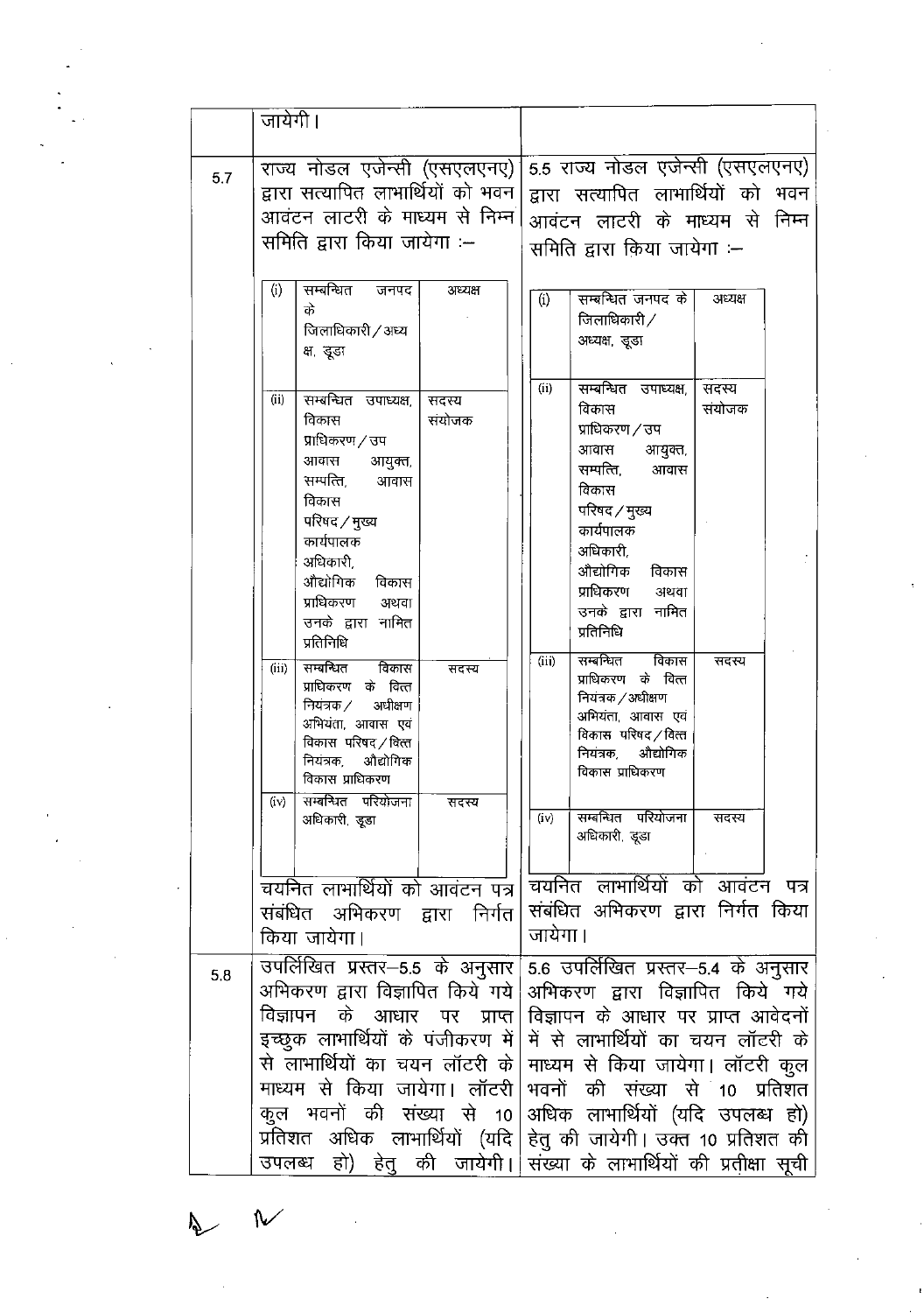|     |                                                        | उक्त 10 प्रतिशत की संख्या के अभिकरण द्वारा जारी करते हुए प्रतीक्षा                                                     |
|-----|--------------------------------------------------------|------------------------------------------------------------------------------------------------------------------------|
|     | लाभार्थियो                                             | की प्रतीक्षा सूची सूची के अन्तर्गत आ रहे सभी                                                                           |
|     |                                                        | अभिकरण द्वारा जारी करते हुए लाभार्थियों को भी आवंटन पत्र जारी                                                          |
|     |                                                        | प्रतीक्षा सूची के अन्तर्गत आ रहे किया  जायेगा।  वास्तविक  चयनित                                                        |
|     |                                                        | सभी लाभार्थियों को भी आवंटन लाभार्थियों में से डिफाल्टर (यदि कोई                                                       |
|     |                                                        | पत्र जारी किया जायेगा। वास्तविक हो) लाभार्थियों का आवंटन निरस्त                                                        |
|     |                                                        | चयनित लाभार्थियों में से डिफाल्टर करते हुए प्रतीक्षा सूची में स्थित                                                    |
|     |                                                        | (यदि कोई हो) लाभार्थियों का लाभार्थियों को कमवार डिफाल्टर                                                              |
|     |                                                        | आवंटन निरस्त करते हुए प्रतीक्षा लाभार्थियों के भवन आवंटित कर                                                           |
|     |                                                        | सूची में रिथंत लाभार्थियों को संशोधित पत्र जारी किया जायेगा।                                                           |
|     | क्रमवार डिफाल्टर लाभार्थियों के                        | ऐसी दशा में डिफाल्टर लाभार्थियों                                                                                       |
|     |                                                        | भवन आवंटित कर संशोधित पत्र द्वारा जमा धनराशि अभिकरणों के                                                               |
|     | जारी किया जायेगा। ऐसी दशा में  आवंटन) नियमावली के आधार | पर                                                                                                                     |
|     | डिफाल्टर लाभार्थियों द्वारा जमा कटौती के               | डिफाल्टर<br>उपरान्त                                                                                                    |
|     |                                                        | धनराशि  अभिकरणों  के  आवंटन   लाभार्थियों को वापस कर दी जायेगी                                                         |
|     |                                                        | नियमावली के आधार पर कटौती यदि लॉटरी से चयनित वास्तविक                                                                  |
|     |                                                        | के उपरान्त डिफाल्टर लाभार्थियों लाभार्थियों द्वारा मांग पत्र के अनुसार                                                 |
|     |                                                        | को वापस कर दी जायेगी। यदि धनराशि जमा कर भवन हस्तगत कर                                                                  |
|     | लॉटरी                                                  | से  चयनित  वास्तविक लिया जाता है, तो प्रतीक्षा सूची के                                                                 |
|     |                                                        | लाभार्थियों द्वारा मांग पत्र के लाभार्थियों को प्रचलित एफ.डी.आर.                                                       |
|     |                                                        | अनुसार धनराशि जमा कर भवन $\mid$ की दर से अभिकरण द्वारा ब्याज                                                           |
|     |                                                        | हस्तगत कर लिया जाता है, तो सहित पंजीकरण धनराशि वापस की                                                                 |
|     | प्रतीक्षा सूची के लाभार्थियों को जायेगी।               |                                                                                                                        |
|     | प्रचलित एफ.डी.आर. की दर से                             |                                                                                                                        |
|     | अभिकरण द्वारा ब्याज सहित                               |                                                                                                                        |
|     | पंजीकरण धनराशि वापस की                                 |                                                                                                                        |
|     | जायेगी।                                                |                                                                                                                        |
| 6.1 |                                                        | यह योजना विकास क्षेत्र /विशेष 6.1 यह योजना विकास क्षेत्र /विशेष                                                        |
|     |                                                        | विकास क्षेत्र ⁄विनियमित क्षेत्र की विकास क्षेत्र ⁄विनियमित क्षेत्र की                                                  |
|     |                                                        | महायोजना $\angle$ औद्योगिक विकास महायोजना $\angle$ औद्योगिक विकास क्षेत्र में $\mid$                                   |
|     | क्षेत्र में आवासीय भू–उपयोग में $\mid$                 | आवासीय भू--उपयोग में ऐसे स्थलों                                                                                        |
|     | ऐसे स्थलों जहां पर न्यूनतम                             | जहां पर न्यूनतम निर्धारित चौड़ाई के                                                                                    |
|     |                                                        | निर्धारित चौड़ाई के पहुंच मार्ग की $\, \big  \,$ पहुंच  मार्ग  की  सुविधा  उपलब्ध  हो, $\,$                            |
|     | सुविधा उपलब्ध हो, जलापूर्ति, जल                        | जलापूर्ति, जल निस्तारण (ड्रेनेज) एवं<br>निस्तारण (ड्रेनेज) एवं मल $ \hspace{-.02in}+ $ मल निस्तारण तथा विद्युत आपूर्ति |
|     |                                                        | निस्तारण तथा विद्युत आपूर्ति सुनिश्चित हो, में क्रियान्वित की जा                                                       |
|     |                                                        | सुनिश्चित हो, में क्रियान्वित की सकेगी। अभिकरणों द्वारा योजना                                                          |
|     |                                                        | जा सकेगी। वाह्य विकास के विशेष हेतु कोई विकास कार्य नही                                                                |
|     |                                                        | आवश्यक कार्य योजना की सीमा  किये जायेगें। प्राधिकरणों को प्राप्त                                                       |
|     |                                                        | से अधिकतम 50 मी0 की दूरी तक होने वाले विकास शुल्क से नगरीय                                                             |
|     |                                                        | संबंधित शासकीय अभिकरण द्वारा  स्तर के विकास कार्य कराये जा                                                             |
|     |                                                        | कराये जायेंगे। इसके अतिरिक्त सकेंगें। इसके अतिरिक्त महायोजना                                                           |
|     |                                                        | महायोजना मार्ग, पार्क एवं खुले $\mid$ मार्ग, पार्क एवं खुले स्थल, बाग, $\mid$                                          |

 $\overline{\phantom{a}}$ 

 $\lambda$ 

 $\mathbf{k}$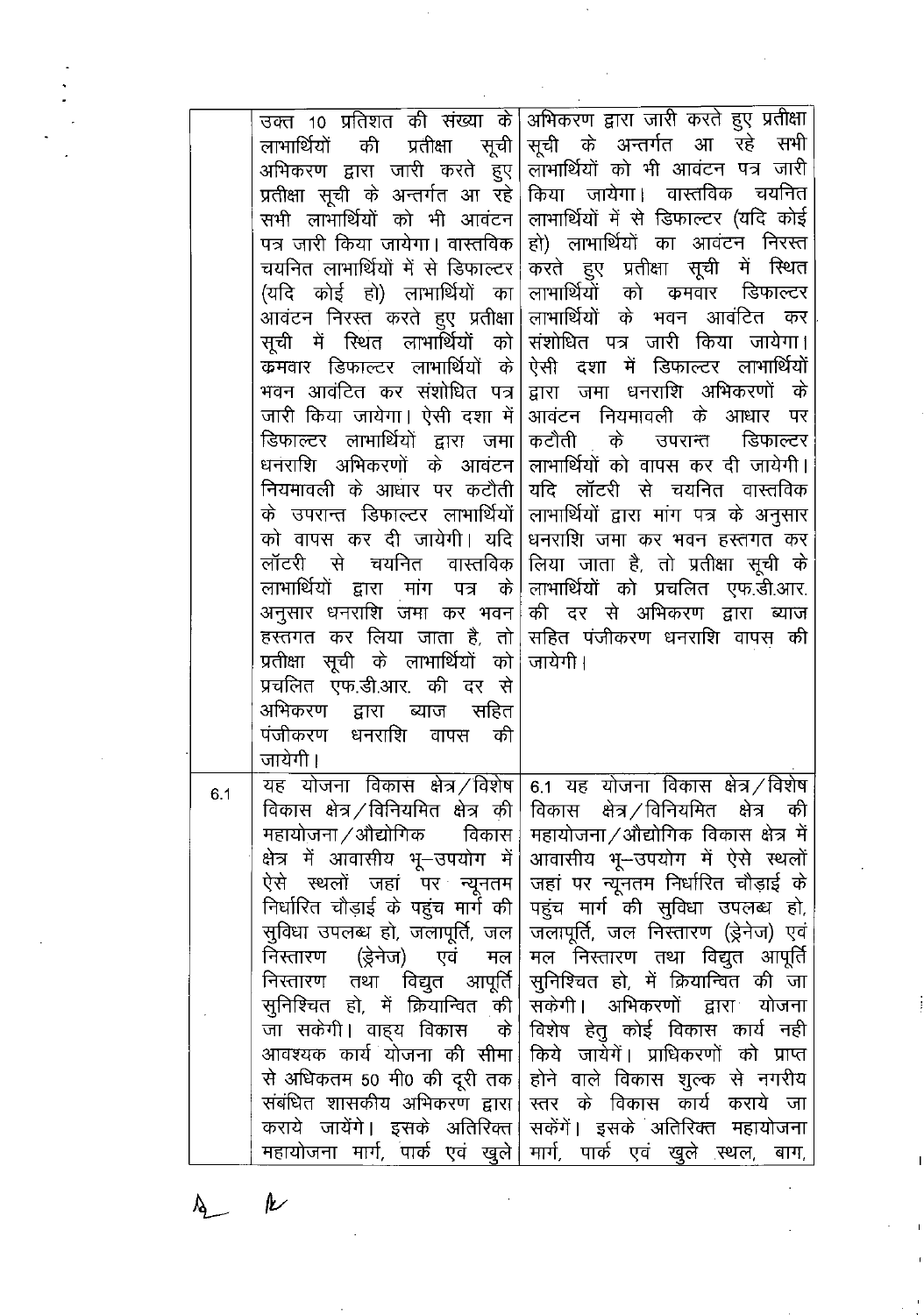|     | स्थल, बाग, बगीचे, हरित क्षेत्र, वन <br>क्षेत्र, संकटमय उद्योग, बाढ़ <br>प्रभावित क्षेत्र, नगर स्तर की <br>जनसुविधा ⁄ उपयोग<br>यथा–बस<br>टर्मिनल, एस.टी.पी., फायर स्टेशन,<br>इलेक्ट्रिक सब—स्टेशन, वाटर वर्क्स<br>आदि प्रस्तावित भू—उपयोगों को $\hspace{0.1mm}\big\vert$<br>छोड़कर अन्य भू—उपयोगों के<br>भी नियमानुसार <br>अन्तर्गत<br>भू–उपयोग को आवासीय में <br>परिवर्तन कराकर कियान्वित<br>की  <br>सकेगी<br>जिसके<br>लिए  <br>जा<br>भू–उपयोग परिवर्तन शुल्क<br>की<br>देयता में पूर्ण छूट होगी।                                                                                                                                                                                                                                                                                           | बगीचे, हरित क्षेत्र, वन क्षेत्र, संकटमय<br>उद्योग, बाढ़ प्रभावित क्षेत्र, नगर स्तर<br>की जनसुविधा / उपयोग यथा–बस<br>टर्मिनल, एस.टी.पी., फायर स्टेशन,<br>इलेक्ट्रिक सब—स्टेशन, वाटर वर्क्स<br>आदि प्रस्तावित भू—उपयोगों<br>को<br>छोड़कर अन्य भू–उपयोगों के अन्तर्गत<br>भी नियमानुसार भू–उपयोग<br>को<br>आवासीय में परिवर्तन<br>कराकर<br>कियान्वित की जा सकेगी जिसके<br>लिए भू–उपयोग परिवर्तन शुल्क की<br>देयता में पूर्ण छूट होगी।<br>औद्योगिक विकास प्राधिकरणों हेतु<br>आवासीय उपयोग जहां पर न्यूनतम<br>चौड़ाई के पहुंच मार्ग की सुविधा<br>उपलब्ध हो, जलापूर्ति जल निस्तारण<br>(ड्रेनेज) एवं मल निस्तारण, विद्युत<br>आपूर्ति सुनिश्चित हो, में ही कियान्वित<br>की जायेगी।                                                                                                                                                                           |
|-----|--------------------------------------------------------------------------------------------------------------------------------------------------------------------------------------------------------------------------------------------------------------------------------------------------------------------------------------------------------------------------------------------------------------------------------------------------------------------------------------------------------------------------------------------------------------------------------------------------------------------------------------------------------------------------------------------------------------------------------------------------------------------------------------------|----------------------------------------------------------------------------------------------------------------------------------------------------------------------------------------------------------------------------------------------------------------------------------------------------------------------------------------------------------------------------------------------------------------------------------------------------------------------------------------------------------------------------------------------------------------------------------------------------------------------------------------------------------------------------------------------------------------------------------------------------------------------------------------------------------------------------------------------------|
| 6.2 | गाजियाबाद, लखनऊ, कानपुर व<br>आगरा, वाराणसी, इलाहाबाद, मेरठ<br>गौतमबुद्ध नगर<br>एवं<br>के<br>विकासकर्ताओं को योजना<br>के<br>सम्पूर्ण क्षेत्रफल पर वाह्य विकास<br>शुल्क 50 प्रतिशत देय होगा। अन्य<br>नगरों में विकासकर्ता द्वारा योजना<br>के सम्पूर्ण क्षेत्रफल पर 25 प्रतिशत<br>वाहय विकास शुल्क देय होगा।<br>वाह्य विकास शुल्क का भुगतान<br>03 छमाही किश्तों में भी किया जा<br>सकता है। योजना के समस्त<br>आंतरिक विकास कार्य विकासकर्ता<br>द्वारा अपनी लागत पर स्वयं <br>क्रियान्वित किये जाएंगे।<br>विकासकर्ता द्वारा योजना के<br>निवासियों के लिए जलापूर्ति,<br>जल—मल निस्तारण, सालिड वेस्ट<br>डिस्पोजल, विद्युत आपूर्ति की<br>पर्याप्त सुविधा उपलब्ध कराना<br>सुनिश्चित किया जाएगा। इस हेतु <br>विकासकर्ता को स्थल चयन<br>ध्यानपूर्वक करना होगा। शासकीय<br>अभिकरण द्वारा आवश्यक होने पर | 6.2 गाजियाबाद, लखनऊ, कानपुर व<br>आगरा, वाराणसी, इलाहाबाद, मेरठ<br>गौतमबुद्ध नगर<br>के<br>एवं प<br>विकासकर्ताओं को योजना के सम्पूर्ण<br>क्षेत्रफल पर वाह्य विकास शुल्क 50<br>प्रतिशत देय होगा। अन्य नगरों में<br>विकासकर्ता द्वारा योजना के सम्पूर्ण<br>पर 25 प्रतिशत वाहय<br>क्षेत्रफल<br>विकास शुल्क देय होगा। वाह्य<br>शुल्क का भुगतान तीन छमाही<br>किश्तों में एम.सी.एल.आर.+1.0<br>प्रतिशत ब्याज सहित भी किया जा<br>सकता है। किश्तों में विलम्ब की<br>स्थिति में 03 प्रतिशत अतिरिक्त दण्ड<br>ब्याज देय होगा। योजना के समस्त<br>आंतरिक विकास कार्य विकासकर्ता<br>अपनी लागत पर<br>स्वयं<br>द्वारा<br>क्रियान्वित किये जाएंगे। विकासकर्ता<br>द्वारा योजना के निवासियों के लिए<br>जलापूर्ति, जल—मल निस्तारण,<br>सालिड वेस्ट डिस्पोजल, विद्युत<br>आपूर्ति की पर्याप्त सुविधा उपलब्ध<br>कराना सुनिश्चित किया जाएगा। इस<br>हेतु विकासकर्ता को स्थल चयन |

 $\overline{\phantom{a}}$ 仪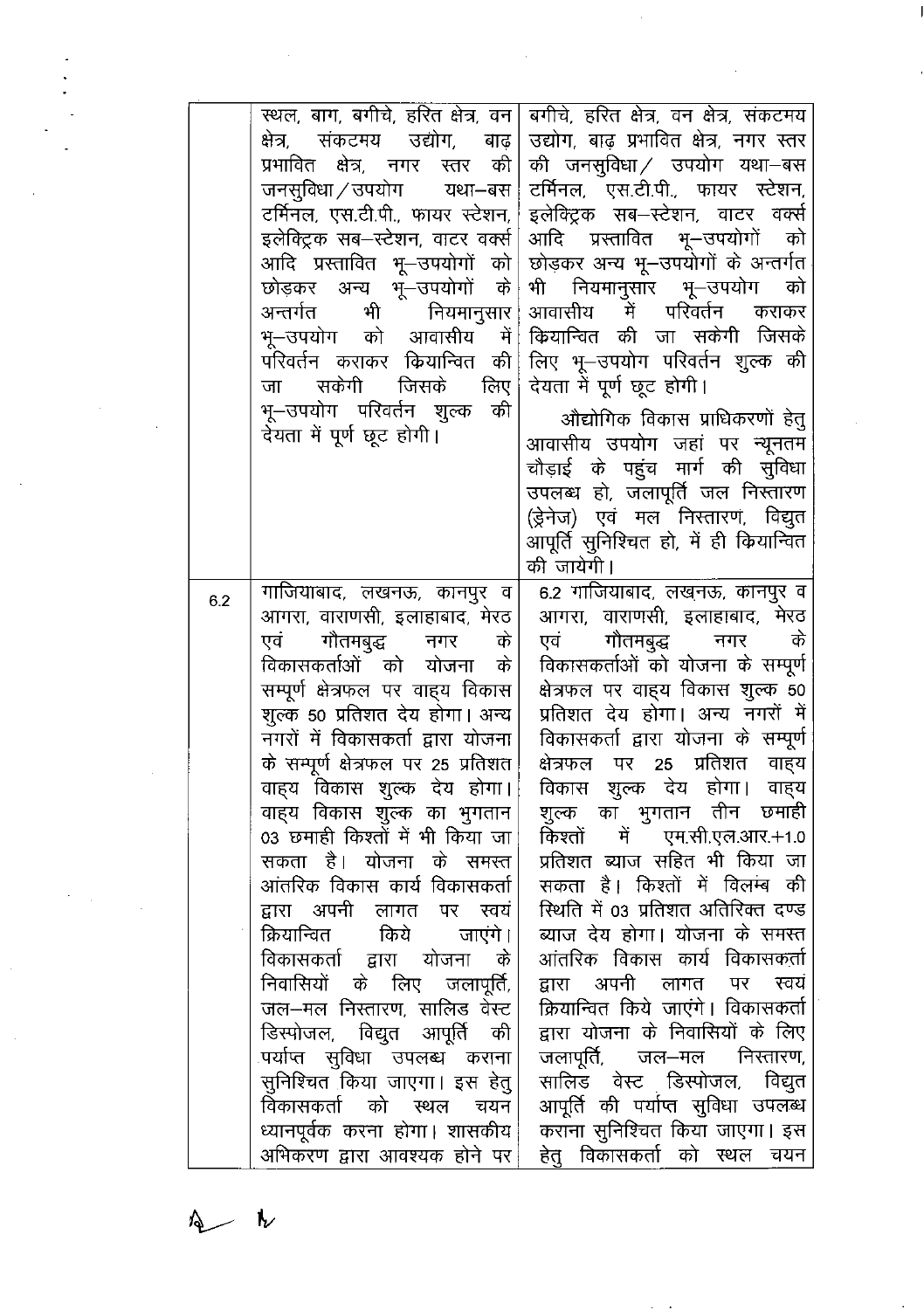|  | योजना स्थल<br>अधिकतम 50 मी0 कीं दूंरीं तक<br>सीवरेज, ड्रेनेज तथा विद्युतीकरण | की<br>सीमा | से | ध्यानपूर्वक करना होगा। शासकीय<br>अभिकरणों द्वारा अवस्थापना सुविधा<br>उपलब्ध होने की दशा में वास्तविक                                |
|--|------------------------------------------------------------------------------|------------|----|-------------------------------------------------------------------------------------------------------------------------------------|
|  | की सुविधा तथा कनेक्टिविटी<br>मुहैया करायी जायेगी।                            |            |    | आंगणन के आधार पर शुल्क लेते<br>हुए कनेक्टिविटी की सुविधा दी<br>जायेगी।                                                              |
|  |                                                                              |            |    | 6.2.1 यदि कोई योजना<br>केवल<br>ई0डब्लू0एस0 हेतु प्रस्तावित<br>की.<br>जाती है तो वाह्य विकास शुल्क देय                               |
|  |                                                                              |            |    | नही होगा।<br>6.2.2 विकास शुल्क की दरों का                                                                                           |
|  |                                                                              |            |    | नगरों के<br>निर्धारण,<br>प्रस्तावित<br>वर्गीकरण के अनुसार निम्नानुसार<br>प्रस्तावित है (वर्ष 2014-15) :-                            |
|  |                                                                              |            |    | विकास क्षेत्र/नगर का<br><u>विकास शुल्क</u><br>क्र सं.<br>(प्रतिवर्गमी0)<br>नामं                                                     |
|  |                                                                              |            |    | गाजियाबाद<br>$2500 / -$                                                                                                             |
|  |                                                                              |            |    | लखनऊ, कानपुर, आगरा<br>$1400/-$                                                                                                      |
|  |                                                                              |            |    | मेरठ, वाराणसी, प्रयागराज,<br>$1000/-$<br>मुरादाबाद, बरेली                                                                           |
|  |                                                                              |            |    | अलीगढ,<br>गोरखपुर,<br>700/<br>बुलन्दशहर,<br>सहारनपुर,<br>झांसी<br>मथुरा–वृन्दावन,<br>शामली,<br>मुजफ्फरनगर                           |
|  |                                                                              |            |    | खतौली, पंडितदीन दयाल<br>उपाध्याय<br>नगर,<br>खुजो.<br>हापुड–पिलखुआ, बागपत–<br>बाडौत-खेकड़ा, मोदीनगर,                                 |
|  |                                                                              |            |    | मुरादनगर, लोनी,<br>न्यू<br>सिकन्दराबाद,<br>फिरोजाबाद– शिकोहाबाद,<br>उन्नाव–शुक्लागज,                                                |
|  |                                                                              |            |    | सिकन्दराबाद, गजरौला<br>अयोध्या, रायबरेली, बांदा,<br>$400/-$                                                                         |
|  |                                                                              |            |    | रामपुर, उरई, आजमगढ़,<br>बस्ती,<br>बिदूर,<br>अकबरपुर<br>माती, फतेहपुर सीकरी,<br>छाता, कोसीकला, चौमुहा,                               |
|  |                                                                              |            |    | नन्दगांव,<br>गोवर्धन–राधाकुण्ड,<br>गढमुक्तेश्वर, जहांगीराबाद,<br>शिकारपुर, मीरजापुर                                                 |
|  |                                                                              |            |    | . संख्या-1811 / 8-3-14-211<br>अधिसूचना<br>विविध / 13 दिनांक 17 नवम्बर, 2014 के शेष<br>प्राविधान यथावत् रहेगें। किन्तु शासनादेश      |
|  |                                                                              |            |    | संख्या–3188/ आठ–1–13–80 विविध/2010,<br>दिनांक 05.12.2013 के प्राविधानों के दृष्टिगत<br>योजनान्तर्गत निर्मित किए जाने वाले ई.डब्ल्यू |

 $\label{eq:2} \frac{1}{\sqrt{2}}\sum_{i=1}^n\frac{1}{\sqrt{2}}\sum_{i=1}^n\frac{1}{\sqrt{2}}\sum_{i=1}^n\frac{1}{\sqrt{2}}\sum_{i=1}^n\frac{1}{\sqrt{2}}\sum_{i=1}^n\frac{1}{\sqrt{2}}\sum_{i=1}^n\frac{1}{\sqrt{2}}\sum_{i=1}^n\frac{1}{\sqrt{2}}\sum_{i=1}^n\frac{1}{\sqrt{2}}\sum_{i=1}^n\frac{1}{\sqrt{2}}\sum_{i=1}^n\frac{1}{\sqrt{2}}\sum_{i=1}^n\frac{1$ 

 $\label{eq:2} \begin{pmatrix} 1 & 0 & 0 \\ 0 & 1 & 0 \\ 0 & 0 & 0 \\ 0 & 0 & 0 \\ 0 & 0 & 0 \\ 0 & 0 & 0 \\ 0 & 0 & 0 \\ 0 & 0 & 0 & 0 \\ 0 & 0 & 0 & 0 \\ 0 & 0 & 0 & 0 \\ 0 & 0 & 0 & 0 & 0 \\ 0 & 0 & 0 & 0 & 0 \\ 0 & 0 & 0 & 0 & 0 \\ 0 & 0 & 0 & 0 & 0 & 0 \\ 0 & 0 & 0 & 0 & 0 & 0 \\ 0 & 0 & 0 & 0 & 0 & 0 & 0 \\ 0 & 0 &$ 

 $\label{eq:2} \frac{1}{2} \int_{\mathbb{R}^3} \frac{1}{\sqrt{2}} \, \mathrm{d} \mu \, \mathrm{d} \mu \, \mathrm{d} \mu \, \mathrm{d} \mu \, \mathrm{d} \mu \, \mathrm{d} \mu \, \mathrm{d} \mu \, \mathrm{d} \mu \, \mathrm{d} \mu \, \mathrm{d} \mu \, \mathrm{d} \mu \, \mathrm{d} \mu \, \mathrm{d} \mu \, \mathrm{d} \mu \, \mathrm{d} \mu \, \mathrm{d} \mu \, \mathrm{d} \mu \, \mathrm{d} \mu \, \mathrm{d} \mu \, \mathrm{d} \mu \, \mathrm$ 

 $\label{eq:2.1} \frac{1}{2} \sum_{i=1}^n \frac{1}{2} \sum_{j=1}^n \frac{1}{2} \sum_{j=1}^n \frac{1}{2} \sum_{j=1}^n \frac{1}{2} \sum_{j=1}^n \frac{1}{2} \sum_{j=1}^n \frac{1}{2} \sum_{j=1}^n \frac{1}{2} \sum_{j=1}^n \frac{1}{2} \sum_{j=1}^n \frac{1}{2} \sum_{j=1}^n \frac{1}{2} \sum_{j=1}^n \frac{1}{2} \sum_{j=1}^n \frac{1}{2} \sum_{j=1}^n \frac{$ 

 $A$ 

 $\frac{1}{2}$ 

 $\label{eq:2.1} \frac{1}{2}\int_{\mathbb{R}^3}\frac{1}{\sqrt{2}}\left(\frac{1}{\sqrt{2}}\right)^2\frac{1}{\sqrt{2}}\left(\frac{1}{\sqrt{2}}\right)^2\frac{1}{\sqrt{2}}\left(\frac{1}{\sqrt{2}}\right)^2.$ 

 $\mathcal{L}_{\text{max}}$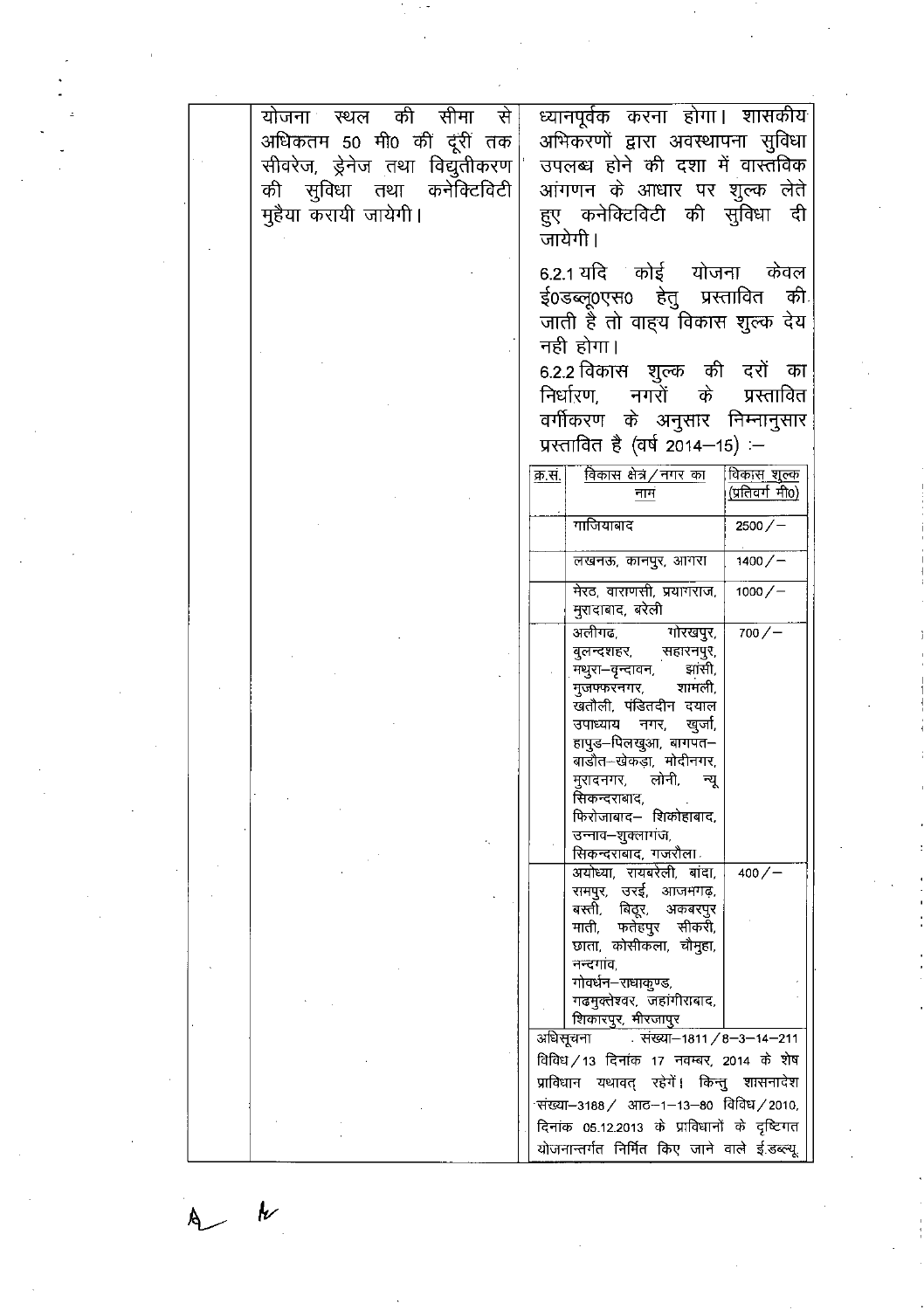|     |                                                                                                                                                                                                                                                                                                                                                                                                                                                                                                                                                                                                                                                                                                                                                                                                                                                                                               | एस. भवन डेन्सिटी के प्राविधानों से मुक्त रहेंगे।                                                                                                                                                                                                                                                                                                                                                                                                                                                                                                                                                                                                                                                                                                                                                                                                                                                                                                                                                                                                                                                                                                                                                                                                           |
|-----|-----------------------------------------------------------------------------------------------------------------------------------------------------------------------------------------------------------------------------------------------------------------------------------------------------------------------------------------------------------------------------------------------------------------------------------------------------------------------------------------------------------------------------------------------------------------------------------------------------------------------------------------------------------------------------------------------------------------------------------------------------------------------------------------------------------------------------------------------------------------------------------------------|------------------------------------------------------------------------------------------------------------------------------------------------------------------------------------------------------------------------------------------------------------------------------------------------------------------------------------------------------------------------------------------------------------------------------------------------------------------------------------------------------------------------------------------------------------------------------------------------------------------------------------------------------------------------------------------------------------------------------------------------------------------------------------------------------------------------------------------------------------------------------------------------------------------------------------------------------------------------------------------------------------------------------------------------------------------------------------------------------------------------------------------------------------------------------------------------------------------------------------------------------------|
| 6.3 | क्षेत्रफल का अधिकतम 1.0 एफ.ए.  <br>आर. (मूल योजना में अवशेष एफ.  <br>ए.आर. सहित) ट्रान्सफरेबल<br>डेवलपमेन्ट्स राइट्स (टी.डी.आर.) <br>के रूप में निःशुल्क अनुमन्य होगा,  <br>जिसमें से अधिकतम 10 प्रतिशत  <br>तल क्षेत्रफल व्यावसायिक उपयोग  <br>में लाया जा सकता है। टी.डी.आर.  <br>का उपयोग उसी विकास क्षेत्र की  <br>महायोजना के अन्तर्गत किया जा <br>सकेगा। टी.डी.आर की गणना हेतु<br>ई.डब्ल्यू.एस. से आच्छादित भूमि के  <br>सर्किल रेट का आधार लिया <br>जाएगा। ई.डब्ल्यू.एस. भूमि के<br>सर्किल रेट एवं जिस भूमि पर टी.<br>डी.आर. का उपयोग किया जाना <br>प्रस्तावित है, के सर्किल रेट के <br>मध्य जो अनुपात होगा, उसी <br>अनुपात में टी.डी.आर. की  <br>अनुमन्यता आंकलित की जाएगी। <br>उदाहरणार्थ यदि ई.डब्ल्यू.एस. भूमि  <br>का सर्किल रेट 'क' एवं टी.डी.आर.  <br>का उपयोग किए जाने वाली भूमि  <br>का सर्किल रेट 'ख' है तो अनुमन्य  <br>सकेगा (टी0डी0आर0 उपविधि   संलग्नक–8)।<br>सलग्नक–8)। | विकासकर्ता को योजना के कुल 6.3विकासकर्ता को योजना के कुल<br>क्षेत्रफल का अधिकतम 1.0 एफ.ए.आर.<br>(मूल योजना में अवशेष एफ.ए.आर.<br>सहित) ट्रान्सफरेबल डेवलपमेन्ट्स<br>राइट्स (टी.डी.आर.) के रूप में<br>निःशुल्क अनुमन्य होगा, जिसमें से<br>अधिकतम 10 प्रतिशत तल क्षेत्रफल<br>व्यावसायिक उपयोग में लाया<br>जा<br>सकता है। टी.डी.आर. का उपयोग<br>उसी योजना में अथवा विकास क्षेत्र की<br>महायोजना के अन्तर्गत किसी अन्य<br>परियोजना में किया जा सकेगा। टी.<br>डी.आर की गणना हेतु ई.डब्ल्यू.एस. से<br>आच्छादित भूमि के सर्किल रेट का<br>आधार लिया जाएगा। ई.डब्ल्यू.एस.<br>भूमि के सर्किल रेट एवं जिस भूमि पर<br>टी.डी.आर. का उपयोग किया जाना<br>प्रस्तावित है, के सर्किल रेट के मध्य<br>जो अनुपात होगा, उसी अनुपात में टी.<br>डी.आर. की अनुमन्यता आंकलित की<br>जाएगी। उदाहरणार्थ यदि ई.डब्ल्यू.एस.<br>भूमि का सर्किल रेट 'क' एवं टी.डी.<br>आर. का उपयोग किए जाने वाली<br>भूमि का सर्किल रेट 'ख' है तो<br>अनुमन्य टी.डी.आर.<br>की<br>गणना<br>टी.डी.आर. की गणना ('क'×अवशेष   (('क'×अवशेष अनुमन्य एफ.ए.आर.<br>अनुमन्य एफ.ए.आर.)/'ख') के  )/'ख') के फार्मूला के आधार पर की<br>फार्मूला के आधार पर की जाएगी।   जाएगी। टी.डी.आर. का हस्तांतरण<br>टी.डी.आर. का हस्तांतरण किसी किसी अन्य व्यक्ति को भी किया जा<br>अन्य व्यक्ति को भी किया जा सकेगा   (टी0डी0आर0   उपविधि |
| 6.6 | धनराशि उपलब्ध करायी जायेगी।   उपलब्ध करायी जायेगी।                                                                                                                                                                                                                                                                                                                                                                                                                                                                                                                                                                                                                                                                                                                                                                                                                                            | विकासकर्ता को प्रति ई.डब्ल्यू.एस. 6.6 विकासकर्ता को प्रति ई.डब्ल्यू.एस.<br>आवासीय इकाई के सापेक्ष रू. आवासीय इकाई के सापेक्ष रू. 2.50<br>2.50  लाख  का  अनुदान  तथा  लाख का अनुदान तथा लाभार्थियों से<br>लाभार्थियों से बिड एँमाउण्ट की विकय मूल्य की अवशेष धनराशि                                                                                                                                                                                                                                                                                                                                                                                                                                                                                                                                                                                                                                                                                                                                                                                                                                                                                                                                                                                         |
| 7.2 |                                                                                                                                                                                                                                                                                                                                                                                                                                                                                                                                                                                                                                                                                                                                                                                                                                                                                               | शासकीय अभिकरण द्वारा 7.2शासकीय <sup>9</sup> अभिकरणं द्वारा अनुमोदित<br>अनुमोदित डी.पी.आर. राज्य स्तरीय डी.पी.आर.  राज्य  स्तरीय  मूल्यांकन<br>मूल्यांकन समिति (एस.एल.ए.सी.) समिति (एस.एल.ए.सी.) के माध्यम से                                                                                                                                                                                                                                                                                                                                                                                                                                                                                                                                                                                                                                                                                                                                                                                                                                                                                                                                                                                                                                               |

 $\mathcal{L}^{\text{max}}_{\text{max}}$ 

 $A$ 

 $\mathcal{L}(\mathcal{A})$  and  $\mathcal{L}(\mathcal{A})$ 

 $\label{eq:2} \frac{1}{2} \int_{\mathbb{R}^3} \left| \frac{d\mu}{d\mu} \right|^2 \, d\mu = \frac{1}{2} \int_{\mathbb{R}^3} \left| \frac{d\mu}{d\mu} \right|^2 \, d\mu$ 

 $\mathcal{L}^{\text{max}}_{\text{max}}$  and  $\mathcal{L}^{\text{max}}_{\text{max}}$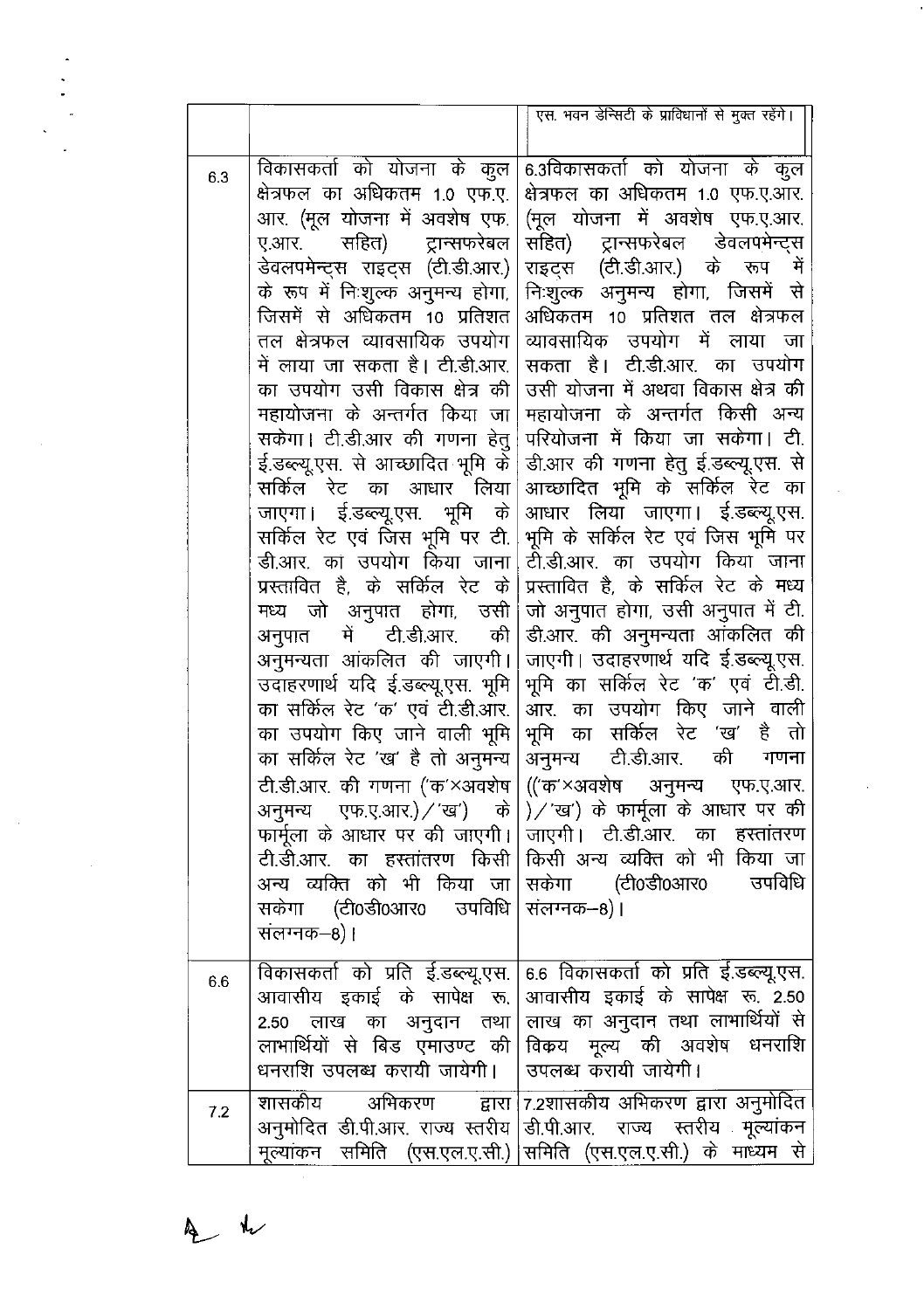|                | के माध्यम से राज्य स्तरीय राज्य स्तरीय स्वीकृति एवं अनुश्रवण             |           |                                                                                                                         |               |                                        |                                          |
|----------------|--------------------------------------------------------------------------|-----------|-------------------------------------------------------------------------------------------------------------------------|---------------|----------------------------------------|------------------------------------------|
|                | स्वीकृति एवं अनुश्रवण समिति समिति (एस.एल.एस.एम.सी.) की                   |           |                                                                                                                         |               |                                        |                                          |
|                | (एस.एल.एस.एम.सी.) की स्वीकृति स्वीकृति हेतु प्रस्तुत की जाएगी।           |           |                                                                                                                         |               |                                        |                                          |
|                | हेतु प्रस्तुत की जाएगी। तत्पष्चात तत्पश्चात  एस.एल.एस.एम.सी.             |           |                                                                                                                         |               |                                        | द्वारा                                   |
|                | एस.एल.एस.एम.सी. द्वारा केन्द्रीय                                         |           |                                                                                                                         |               |                                        | केन्द्रीय सहायता के लिए अपनी             |
|                | सहायता के लिए अपनी संस्तुति                                              |           |                                                                                                                         |               |                                        | संस्तुति केन्द्रीय स्वीकृति एवं अनुश्रवण |
|                | केन्द्रीय स्वीकृति एवं अनुश्रवण                                          |           |                                                                                                                         |               |                                        | समिति (सी.एस.एम.सी.) को प्रेषित की       |
|                | समिति (सी.एस.एम.सी.) को प्रेषित                                          |           |                                                                                                                         |               |                                        | जाएगी। शासनादेश संख्या-162/              |
| की की          | जाएगी। शासनादेश                                                          |           |                                                                                                                         |               | $2016 / 623 / 69 - 1 - 2016 - 14(139)$ |                                          |
|                | संख्या-162 / 2016 / 623 / 69-1                                           |           |                                                                                                                         |               |                                        | /2015 टी.सी, दिनांक 21 मार्च, 2016       |
|                | —2016—14(139)   / 2015   टी.सी,  द्वारा  राज्य  स्तरीय  मूल्यांकन  समिति |           |                                                                                                                         |               |                                        |                                          |
|                | दिनांक 21 मार्च, 2016 द्वारा राज्य (एस.एल.ए.सी.)   एवं   राज्य   स्तरीय  |           |                                                                                                                         |               |                                        |                                          |
|                | रतरीय मूल्यांकन समिति (एस.एल. स्वीकृति एवं अनुश्रवण समिति (एस.एल.        |           |                                                                                                                         |               |                                        |                                          |
|                | ए.सी.) एवं राज्य स्तरीय स्वीकृति एस.एम.सी.) गठित की गयी है, जबकि         |           |                                                                                                                         |               |                                        |                                          |
|                | एवं अनुश्रवण समिति (एस.एल.एस.                                            |           |                                                                                                                         |               |                                        | भारत सरकार द्वारा जारी प्रधानमंत्री      |
|                | एम.सी.) गठित की गयी है, जबकि                                             |           |                                                                                                                         |               |                                        | आवास योजना सबके लिए आवास                 |
|                | भारत सरकार द्वारा जारी (शहरी) स्कीम-दिशा—निर्देश में केन्द्रीय           |           |                                                                                                                         |               |                                        |                                          |
|                | प्रधानमंत्री आवास योजना सबके                                             |           |                                                                                                                         |               |                                        | स्वीकृति एवं अनुश्रवण समिति (सी.एस.      |
|                |                                                                          |           |                                                                                                                         |               |                                        |                                          |
|                |                                                                          |           | लिए आवास (शहरी) स्कीम एम.सी.) गठित की गयी है। उक्त<br>दिशा—निर्देश में केन्द्रीय स्वीकृति समितियों का संरचनात्मक स्वरूप |               |                                        |                                          |
|                | एवं अनुश्रवण समिति (सी.एस.एम. मिम्नवत् है:-                              |           |                                                                                                                         |               |                                        |                                          |
|                | सी.) गठित की गयी है। उक्त                                                |           |                                                                                                                         |               |                                        |                                          |
|                | समितियों का संरचनात्मक स्वरूप                                            |           |                                                                                                                         |               |                                        |                                          |
|                | निन्नवत् है—                                                             |           |                                                                                                                         |               |                                        |                                          |
|                | (क)  राज्य  स्तरीय  मूल्यांकन (क)  राज्य स्तरीय मूल्यांकन समिति          |           |                                                                                                                         |               |                                        |                                          |
|                | ्<br>समिति (एस.एल.ए.सी.)                                                 |           |                                                                                                                         | (एस.एल.ए.सी.) |                                        |                                          |
|                |                                                                          |           |                                                                                                                         |               |                                        |                                          |
|                | $(1)$ मिशन निदेशक अथवा                                                   |           |                                                                                                                         |               |                                        | (1) मिशन निदेशक अथवा उनके                |
|                | उनके द्वारा नामित $\mid$                                                 |           |                                                                                                                         |               |                                        | द्वारा नामित तकनीकी                      |
|                | तकनीकी अधिकारी।                                                          |           |                                                                                                                         | अधिकारी।      |                                        |                                          |
|                | (2) निदेशक, आवास बन्धु                                                   |           |                                                                                                                         |               |                                        | (2) निदेशक, आवास बन्धु अथवा              |
|                | अथवा उनके                                                                | द्वारा    |                                                                                                                         |               | उनके द्वारा नामित अधिकारी।             |                                          |
|                | नामित अधिकारी।                                                           |           |                                                                                                                         |               |                                        |                                          |
|                |                                                                          |           |                                                                                                                         |               |                                        |                                          |
|                | (ख)  राज्य स्तरीय स्वीकृति एवं                                           |           |                                                                                                                         |               |                                        |                                          |
|                | अनुश्रवण समिति (एस.एल.एस.एम.                                             |           |                                                                                                                         |               | (ख) राज्य स्तरीय स्वीकृति              | एव                                       |
| सी.)           |                                                                          |           |                                                                                                                         |               |                                        | अनुश्रवण समिति (एस.एल.एस.एम.सी.)         |
|                |                                                                          |           |                                                                                                                         |               |                                        |                                          |
| 1 <sub>1</sub> | मुख्य सचिव                                                               | अध्यक्ष   |                                                                                                                         |               |                                        | अध्यक्ष                                  |
| 2.             | प्रमुख                                                                   | उपाध्यक्ष | 1.                                                                                                                      | मुख्य सचिव    |                                        |                                          |
|                | सचिव / सचिव,                                                             |           | 2.                                                                                                                      | प्रमुख        |                                        | उपाध्यक्ष                                |
|                | नगरीय                                                                    |           |                                                                                                                         | सचिव / सचिव,  |                                        |                                          |
|                | रोजगार एवं                                                               |           |                                                                                                                         |               | नगरीय रोजगार                           |                                          |
|                | गरीबी उन्मूलन                                                            |           |                                                                                                                         |               | एवं गरीबी उन्मूलन                      |                                          |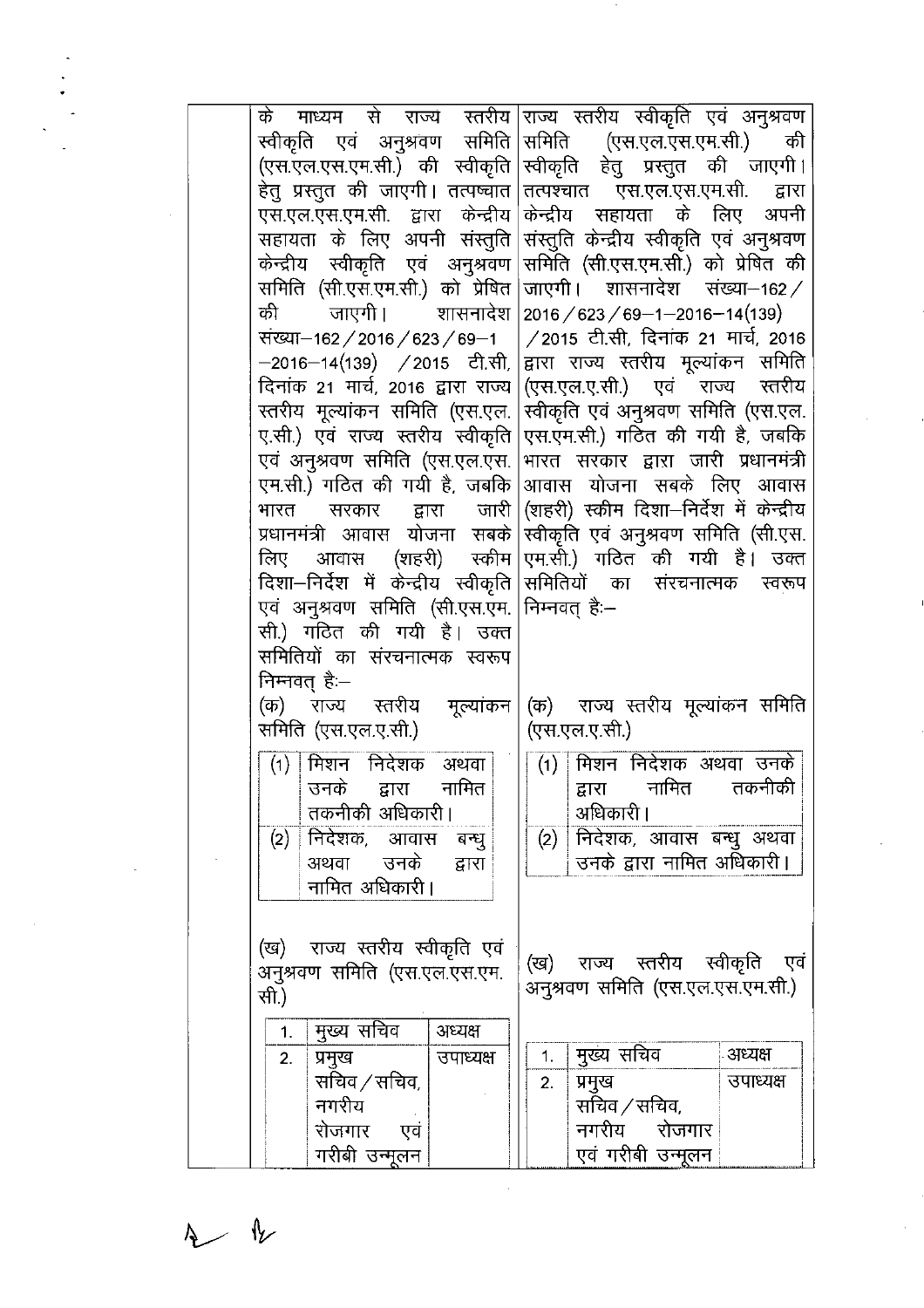| कार्यक्रम                                                             |         |                | कार्यक्रम विभाग,                                                   |         |
|-----------------------------------------------------------------------|---------|----------------|--------------------------------------------------------------------|---------|
| विभाग, उत्तर                                                          |         |                | उत्तर प्रदेश                                                       |         |
| प्रदेष शासन।                                                          |         |                | शासन ।                                                             |         |
| प्रमुख<br>3.<br>सचिव / सचिव,<br>नगर विकास                             | । सदस्य | 3.             | प्रमुख<br>सचिव ⁄ सचिव,<br>नगर विकास उ.प्र.                         | संदऱ्य  |
| उ.प्र.शासन ।                                                          |         |                | शासन।                                                              |         |
| ् <u>र</u> ामुख<br>4.<br>सचिव / सचिव,<br>वित्त विभाग,<br>उ.प्र.शासन । | सदस्य   | 4.             | प्रमुख<br>सचिव ⁄ सचिव,<br>वित्त विभाग, उ.प्र.<br>शासन।             | सदस्य   |
| 5.<br>प्रमुख                                                          | । सदस्य |                |                                                                    |         |
| सचिव / सचिव,<br>राजस्व, उ.प्र.<br>शासन ।                              |         | 5.             | प्रमुख<br>सचिव / सचिव,<br>राजस्व. उ.प्र.                           | सदस्य   |
| प्रमुख   सदस्य<br>6.                                                  |         |                | शासन ।                                                             |         |
| सचिव / सचिव,<br>आवास एवं<br>शहरी<br>नियोजन, उ.प्र.<br>शासन।           |         | 6.             | प्रमुख<br>सचिव / सचिव,<br>आवास एवं शहरी<br>नियोजन, उ.प्र.<br>शासन। | । सदस्य |
| प्रमुख<br>7.                                                          | सदस्य   | 7 <sub>1</sub> | प्रमुख                                                             | । सदस्य |
| सचिव / सचिव,<br>पर्यावरण, उ.प्र.<br>शासन।                             |         |                | सचिव / सचिव,<br>पर्यावरण, उ.प्र. $\vert$<br>शासन।                  |         |
| संयोजक राज्य सदस्य<br>8.<br>स्तरीय बैंकर्स<br>समिति।                  |         | 8.             | प्रमुख<br>सचिव / सचिव,<br>औद्योगिक विकास,                          | सदस्य   |
| 9.   मुख्य नगर एवं   सदस्य<br>ग्राम नियोजक,                           |         |                | उ०प्र०शासन ।                                                       |         |
| उत्तर प्रदेश।<br>10. मिदेशक, राज्य सिदस्य                             |         | 9.             | प्रमुख<br>सचिव ⁄ सचिव,<br>अवस्थापना,                               | सदस्य   |
| नगरीय                                                                 | सचिव    |                | उ०प्र०शासन                                                         |         |
| विकास<br>अभिकरण<br>(राज्य नोडल                                        |         | 10.            | संयोजक<br>राज्य ।सदस्य<br>स्तरीय बैंकर्स<br>समिति । ।              |         |
| एजेन्सी<br>(एसएलएनए))<br>∕ मिशन                                       |         |                | 11. मुख्य नगर एवं सदस्य<br>ग्राम नियोजक,<br>उत्तर प्रदेश।          |         |
| डायरेक्टर।                                                            |         | 12.            | कनिदेशक, राज्य सदस्य<br>नगरीय विकास सचिव<br>अभिकरण (राज्य          |         |

 $\boldsymbol{\nu}$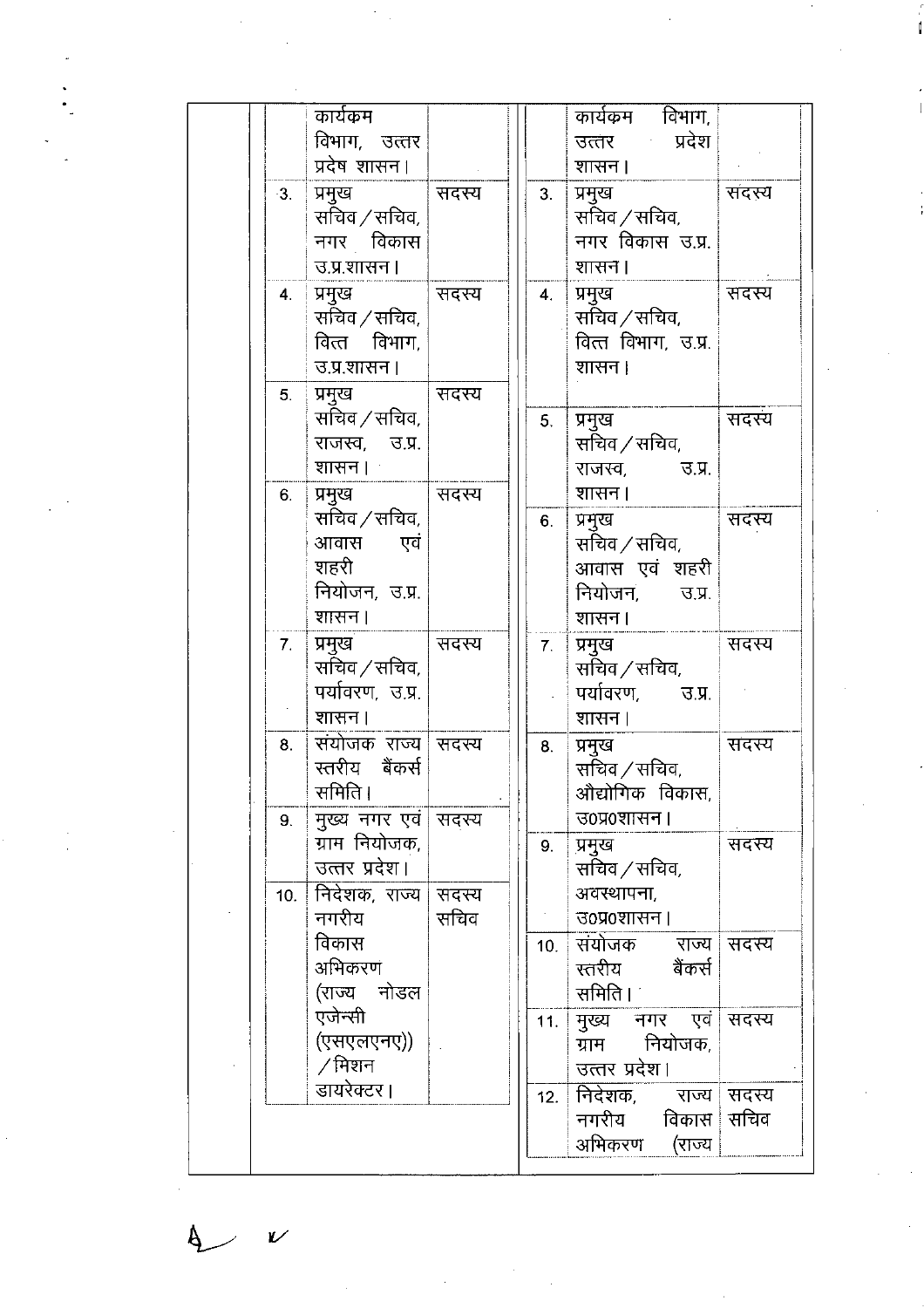|     | (ग) केन्द्रीय स्वीकृति एवं<br>अनुश्रवण समिति (सी.एस.एम.सी.)                 |       |                  | नोडल एजेन्सी<br>(एसएलएनए)) / मि<br>शन डायरेक्टर।                                                       |       |
|-----|-----------------------------------------------------------------------------|-------|------------------|--------------------------------------------------------------------------------------------------------|-------|
|     | 1. सचिव, आवास अध्यक्ष<br>एवं शहरी<br>गरीबी उपशमन<br>मंत्रालय।               |       |                  | (ग) केन्द्रीय स्वीकृति एवं अनुश्रवण<br>समिति (सी.एस.एम.सी.)<br>1. सचिव, आवास अध्यक्ष<br>एवं शहरी गरीबी |       |
| 2.  | सचिव (शहरी उपाध्यक्ष<br>विकास), शहरी<br>विकास                               |       |                  | उपशमन<br>मंत्रालय।                                                                                     |       |
| 3.  | मंत्रालय।<br>सचिव, वित्त सदस्य<br>मंत्रालय (व्यय                            |       |                  | 2. सचिव (शहरी उपाध्यक्ष<br>विकास), शहरी<br>विकास मंत्रालय।                                             |       |
| 4.  | विभग)।<br>सचिव, सा<br>सामाजिक न्याय                                         | सदस्य | 3.               | सचिव, वित्त सदस्य<br>मंत्रालय (व्यय<br>विभग)।                                                          |       |
|     | और<br>अधिकारिता<br>ामंत्रालय।                                               |       | $\overline{4}$ . | सचिव, सामाजिक सदस्य<br>न्याय और<br>अधिकारिता                                                           |       |
|     | 5. सचिव, स्वास्थ्य सिदस्य<br>एवं परिवार<br>कल्याण<br>मंत्रालय               |       | 5.               | मंत्रालय।<br>सचिव, स्वास्थ्य सदस्य<br>एवं परिवार<br>कल्याण मंत्रालय                                    |       |
| 6.  | ॑ सचिव,   वित्तीय ॑ सदस्य<br>सेवाएं विभाग,<br>वित्त मंत्रालय।               |       | 6.               | सचिव, वित्तीय सदस्य<br>सेवाएं विभाग,<br>वित्त मंत्रालय।                                                |       |
|     | 7. सचिव, श्रम सदस्य<br>मंत्रालय।                                            |       |                  | 7. सचिव, श्रम सदस्य<br>मंत्रालय।                                                                       |       |
| 8.  | <sup> </sup> सचिव,<br>अल्पसंख्यक<br>मामले मंत्रालय                          | सदस्य | 8.               | सचिव,<br>अल्पसंख्यक<br>मामले मंत्रालय।                                                                 | सदस्य |
| 9.  | संयुक्त सचिव सदस्य<br>(यूपीए) आवास<br>एवं शहरी<br>गरीबी उपशमन <br>मंत्रालय। |       | 9.               | संयुक्त सचिव सदस्य<br>(यूपीए) आवास<br>एवं शहरी गरीबी<br>उपशमन<br>मंत्रालय।                             |       |
| 10. | संयुक्त सचिव सदस्य<br>और वित्त<br>सलाहकार,<br>शहरी विकास <br>मंत्रालय ⁄     |       | 10.              | संयुक्त सचिव सदस्य<br>और वित्त<br>सलाहकार, शहरी<br>विकास<br>मंत्रालय $\angle$<br>आवास एवं शहरी         |       |

 $\lambda$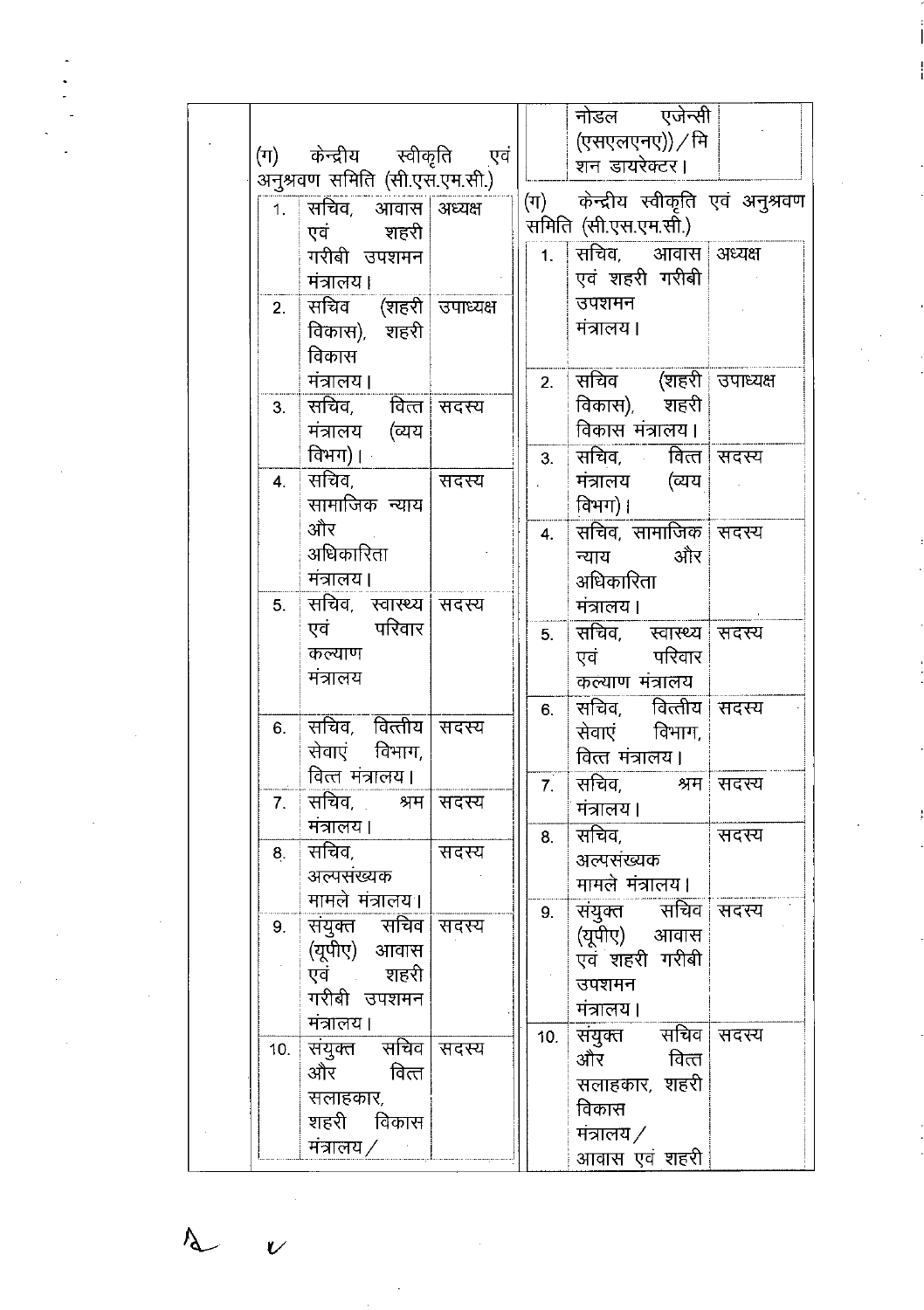|     | आवास एवं                              | गरीबी उपशमन                                                             |
|-----|---------------------------------------|-------------------------------------------------------------------------|
|     | शहरी गरीबी                            | मंत्रालय।                                                               |
|     | उपशमन                                 | मिशन निदेशक सदस्य<br>11.                                                |
|     | मंत्रालय।                             | (स्मार्ट सिटी),                                                         |
|     | 11. मिशन निदेशक सदस्य                 | शहरी विकास                                                              |
|     | (स्मार्ट सिटी),                       | मंत्रालय।                                                               |
|     | शहरी विकास                            | सभी के लिए सदस्य<br>12.                                                 |
|     | मंत्रालय।                             | आवास के प्रभारी                                                         |
|     | 12. सभी के लिए सदस्य                  | संयुक्त संचिव                                                           |
|     | के<br>आवास                            | और मिशन                                                                 |
|     | प्रभारी संयुक्त                       | निदेशक, आवास                                                            |
|     | सचिव और                               | एवं शहरी गरीबी                                                          |
|     | मिशन निदेशक,                          | उपशमन                                                                   |
|     | आवास<br>एवं                           | मंत्रालय।                                                               |
|     | शहरी गरीबी                            |                                                                         |
|     | उपशमन                                 | यदि उक्त समितियाँ सक्षम स्तर से                                         |
|     | मंत्रालय।                             | संशोधित होती हैं तो संशोधित समिति                                       |
|     |                                       | प्रभावी होगी।                                                           |
|     | यदि उक्त समितियाँ सक्षम               |                                                                         |
|     | स्तर से संशोधित होती हैं तो           |                                                                         |
|     | संशोधित समिति प्रभावी होगी।           |                                                                         |
| 7.9 |                                       | विकासकर्ता द्वारा योजना का 7.9 विकासकर्ता द्वारा योजना का               |
|     |                                       | क्रियान्वयन रियल इस्टेट रेगुलेटरी क्रियान्वयन रियल इस्टेट रेगुलेटरी     |
|     |                                       | अथॉरिटी में पंजीकरण की तिथि से  अथॉरिटी  में  पंजीकरण  की  तिथि  से     |
|     |                                       | प्रारम्भ करना अनिवार्य होगा तथा प्रारम्भ करना अनिवार्य होगा तथा ई.      |
|     |                                       | ई.डब्ल्यू.एस. श्रेणी के भवनों का डब्ल्यू.एस. श्रेणी के भवनों का निर्माण |
|     |                                       | निर्माण (स्थल विकास सहित) 24 अधिकतम 04 तलों में प्रस्तावित होने         |
|     |                                       | माह) पूर्ण करना होगा। निर्धारित की दशा में (स्थल विकास सहित) 24         |
|     |                                       | अवधि में उक्त कार्य पूर्ण न करने माह तथा चार तलों से अधिक तलों में      |
|     |                                       | पर विकासकर्ता द्वारा डी.पी.आर. में  प्रस्तावित होने की दशा में अधिकतम   |
|     |                                       | उल्लिखित ई.डब्ल्यू.एस. योजना की 30 माह में पूर्ण करना होगा। निर्धारित   |
|     |                                       | लागत की 0.1 प्रतिशत प्रतिदिन अवधि में उक्त कार्य पूर्ण न करने पर        |
|     | (अधिकतम 60 दिन तक) की दर              | विकासकर्ता द्वारा डी.पी.आर.<br>में                                      |
|     |                                       | से पेनाल्टी शासकीय अभिकरण को  उल्लिखित ई.डब्ल्यू.एस. योजना<br>की        |
|     | देय होगी। 60 दिन की अवधि के           | प्रतिशत<br>प्रतिदिन<br>लागत की 0.1                                      |
|     | पश्चात् प्रस्तर- 4.7 एवं प्रस्तर- 4.8 | (अधिकतम 60 दिन तक) की दर से                                             |
|     | के प्राविधानानुसार यथास्थिति, बैंक    | पेनाल्टी शासकीय अभिकरण को देय                                           |
|     | गारन्टी तथा बन्धक रखी गयी भूमि        | होगी। 60 दिन की अवधि के पश्चात्                                         |
|     | के जब्तीकरण की कार्यवाही की           | एवं प्रस्तर-4.8<br>के<br>प्रस्तर–4.7                                    |
|     | जाएगी। योजना के अवशेष विकास           | प्राविधानानुसार यथास्थिति, बैंक गारन्टी                                 |
|     | एवं निर्माण कार्य प्रभावी नियमों की   | तथा बन्धक रखी गयी भूमि<br>के                                            |
|     | व्यवस्थानुसार पूर्ण करके पूर्णता      | जब्तीकरण की कार्यवाही की जाएगी।                                         |
|     | प्रमाण—पत्र प्राप्त करना होगा।        | योजना के अवशेष विकास एवं निर्माण                                        |
|     |                                       | कार्य प्रभावी नियमों की व्यवस्थानुसार                                   |

 $\cancel{\mathbb{A}}$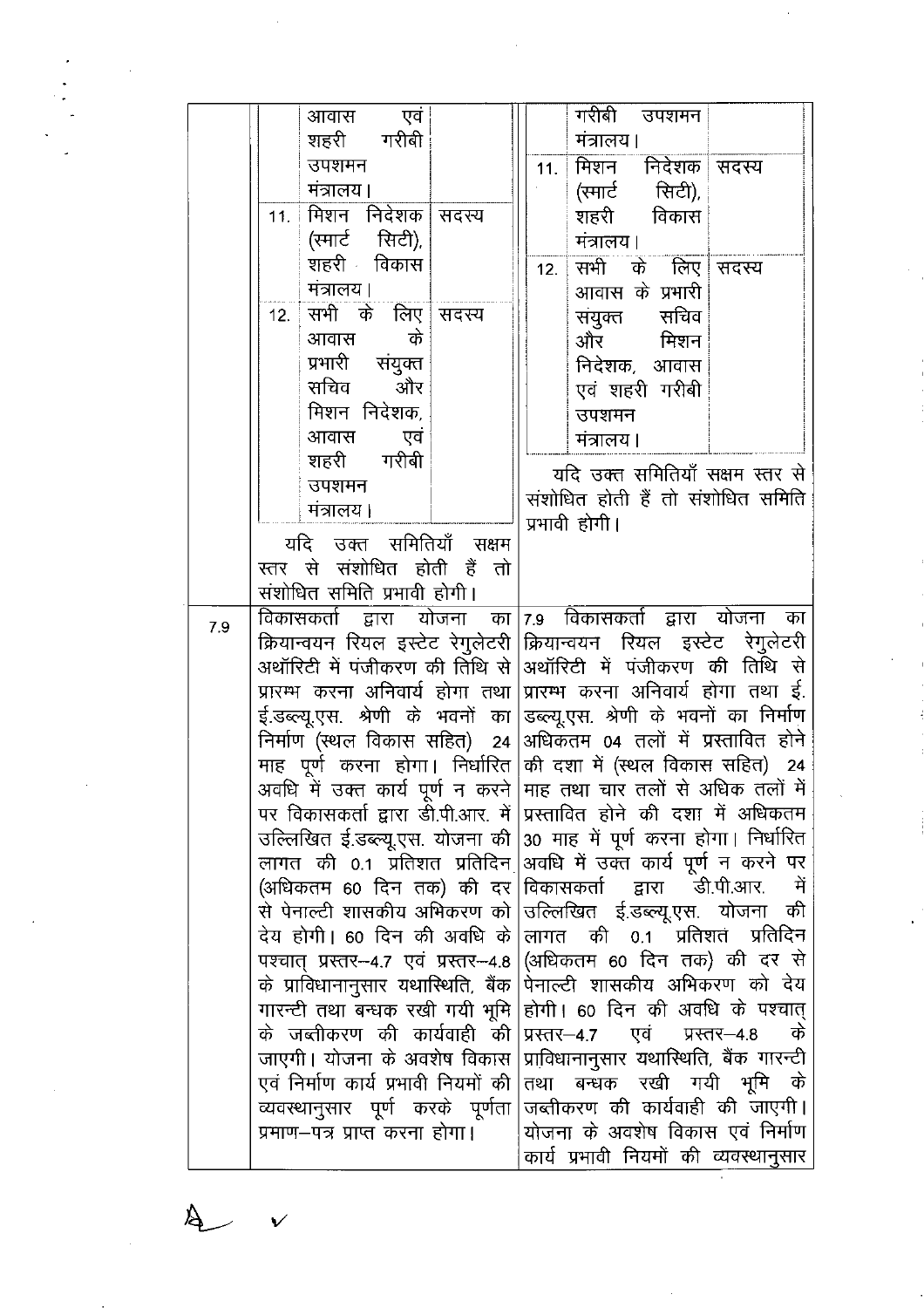|     |                                                                                                                                                                                                                                                                                                                                                                                                                                                                                                                                                                                                                                                                                                                                                                                                                                                                                                                                                                                                                                                                                                                        | पूर्ण करके पूर्णता प्रमाण-पत्र प्राप्त<br>करना होगा।                                                                                                                                                                                                                                                                                                                                                                                                                                                                                                                                                                                                                                                                                                                                                                                                                                                                                                                                                                                                                                                                                                                                                                                                                                                                                                                                                                         |
|-----|------------------------------------------------------------------------------------------------------------------------------------------------------------------------------------------------------------------------------------------------------------------------------------------------------------------------------------------------------------------------------------------------------------------------------------------------------------------------------------------------------------------------------------------------------------------------------------------------------------------------------------------------------------------------------------------------------------------------------------------------------------------------------------------------------------------------------------------------------------------------------------------------------------------------------------------------------------------------------------------------------------------------------------------------------------------------------------------------------------------------|------------------------------------------------------------------------------------------------------------------------------------------------------------------------------------------------------------------------------------------------------------------------------------------------------------------------------------------------------------------------------------------------------------------------------------------------------------------------------------------------------------------------------------------------------------------------------------------------------------------------------------------------------------------------------------------------------------------------------------------------------------------------------------------------------------------------------------------------------------------------------------------------------------------------------------------------------------------------------------------------------------------------------------------------------------------------------------------------------------------------------------------------------------------------------------------------------------------------------------------------------------------------------------------------------------------------------------------------------------------------------------------------------------------------------|
| 8.1 | विकासकर्ता द्वारा ई.डब्ल्यू.एस.<br>इकाईयों का निर्माण कर उन्हें<br>शासकीय अभिकरण द्वारा चिन्हित<br>ऐसे लाभार्थियों के पक्ष में<br>हरतांतरित करना होगा जिनके<br>योजनान्तर्गत<br>पंजीकरण<br>द्वारा<br>कराया जायेगा। विकासकर्ता द्वारा<br>प्रस्तुत परियोजना की सक्षम स्तर<br>से स्वीकृति के पश्चात लाभार्थी<br>द्वारा बिड धनराशि का 25 प्रतिशत<br>(अधिकतम रू. 50,000) पंजीकरण<br>धनराशि अभिकरण के माध्यम से<br>विकासकर्ता को दी जाएगी। बिड<br>धनराशि का शेष 75 प्रतिशत<br>(अधिकतम रू. 1.50 लाख) प्रति<br>आवास की धनराशि तीन छमाही<br>किश्तों में अभिकरण द्वारा<br>लाभार्थियों से प्राप्त कर प्रत्येक<br>तिमाही विकासकर्ता को उपलब्ध<br>करायी जायेगी। इस प्रकार<br>विकासकर्ता को 'बिड धनराशि'<br>(अधिकतम रू. 2.00 लाख प्रति<br>आवास) प्राप्त होगी। प्रधानमंत्री<br>आवास योजना की गाईडलाइन्स<br>के प्राविधानानुसार विकासकर्ता को<br>कुल 2.5 लाख रूपये प्रति ई.डब्ल्यू.<br>लाख एवं राज्यांश<br>50<br>1.00 लाख) शासकीय अभिकरण<br>के माध्यम से उपलब्ध<br>कराया<br>जाएगा। ई.डब्ल्यू.एस. भवनों के<br>विकास एवं निर्माण की शेष लागत<br>सरकार<br>राज्य<br>द्वारा<br>प्रदत्त<br>इन्सेन्टिव्स से 'क्रास–सब्सिडाइज'<br>की जानी होंगी। | 8.1 विकासकर्ता द्वारा ई.डब्ल्यू.एस.<br>इकाईयों का निर्माण कर उन्हें<br>शासकीय अभिकरण द्वारा चिन्हित ऐसे<br>लाभार्थियों के पक्ष में हस्तांतरित करना<br>होगा जिनके द्वारा योजनान्तर्गत<br>पंजीकरण कराया जायेगा। विकासकर्ता<br>द्वारा प्रस्तुत परियोजना की सक्षम स्तर<br>से स्वीकृति के पश्चात लाभार्थी द्वारा<br>मात्र रू0 5000.00 (रू. पांच हजार<br>मात्र) पंजीकरण धनराशि अभिकरण के<br>माध्यम से विकासकर्ता को दी जाएगी।<br>अवशेष धनराशि छः तिमाही किश्तों में<br>अभिकरण द्वारा लाभार्थियों से प्राप्त<br>कर प्रत्येक तिमाही विकासकर्ता को<br>उपलब्ध करायी जायेगी। इस प्रकार<br>की<br>विकासकर्ता को भवन मूल्य<br>धनराशि प्राप्त होगी।_प्रधानमंत्री आवास<br>की गाईडलाइन्स<br>के<br>योजना<br>प्राविधानानुसार विकासकर्ता को कुल<br>2.5 लाख रूपये प्रति ई.डब्ल्यू.एस.<br>आवासीय इकाई (केन्द्राश 1.50 लाख<br>एवं राज्यांश 1.00 लाख) शासकीय<br>अभिकरण के माध्यम से उपलब्ध<br>कराया जाएगा।_ई.डब्ल्यू.एस. भवनों के<br>उपरोक्तानुसार निर्धारित 22.77 वर्गमी0<br>कारपेट एरिया के लिए रू0 6.00 लाख<br>एस. आवासीय इकाई (केन्द्रांश 1. तथा 22.77 व0मी0 से 30 व0मी0 तक<br>के कारपेट एरिया के भवनों की लागत<br>को प्रो–रेटा क्षेत्रफल के आधार पर<br>सीलिंग कॉस्ट के अतिरिक्त विकास<br>एवं निर्माण की शेष लागत, (यदि कोई)<br>अवशेष हो)  राज्य सरकार द्वारा प्रदत्त<br>इन्सेन्टिव्स से 'क्रास–सब्सिडाइज' की<br>जानी होंगी। केन्द्रांश व राज्यांश के<br>मद की धनराशि प्राप्त होने पर<br>अधिकतम एक माह में विकासकर्ता को<br>उपलब्ध करायी जायेगी। |
| 8.3 | योजना के सम्बन्ध में समस्त<br>विधिक एवं नियमानुसार वांछित <br>अन्य अनापत्ति प्रमाण–पत्र तथा <br>आदि  <br>पर्यावरणीय<br>स्वीकृति,                                                                                                                                                                                                                                                                                                                                                                                                                                                                                                                                                                                                                                                                                                                                                                                                                                                                                                                                                                                       | 8.3 योजना के सम्बन्ध में समस्त<br>विधिक एवं नियमानुसार वांछित अन्य<br>अनापत्ति प्रमाण-पत्र तथा पर्यावरणीय<br>स्वीकृति, आदि के सम्बन्ध<br>में                                                                                                                                                                                                                                                                                                                                                                                                                                                                                                                                                                                                                                                                                                                                                                                                                                                                                                                                                                                                                                                                                                                                                                                                                                                                                 |

 $\ddot{\phantom{a}}$ 

 $\sim$ 

 $\overline{\mathsf{A}}$ 

 $\overline{\nu}$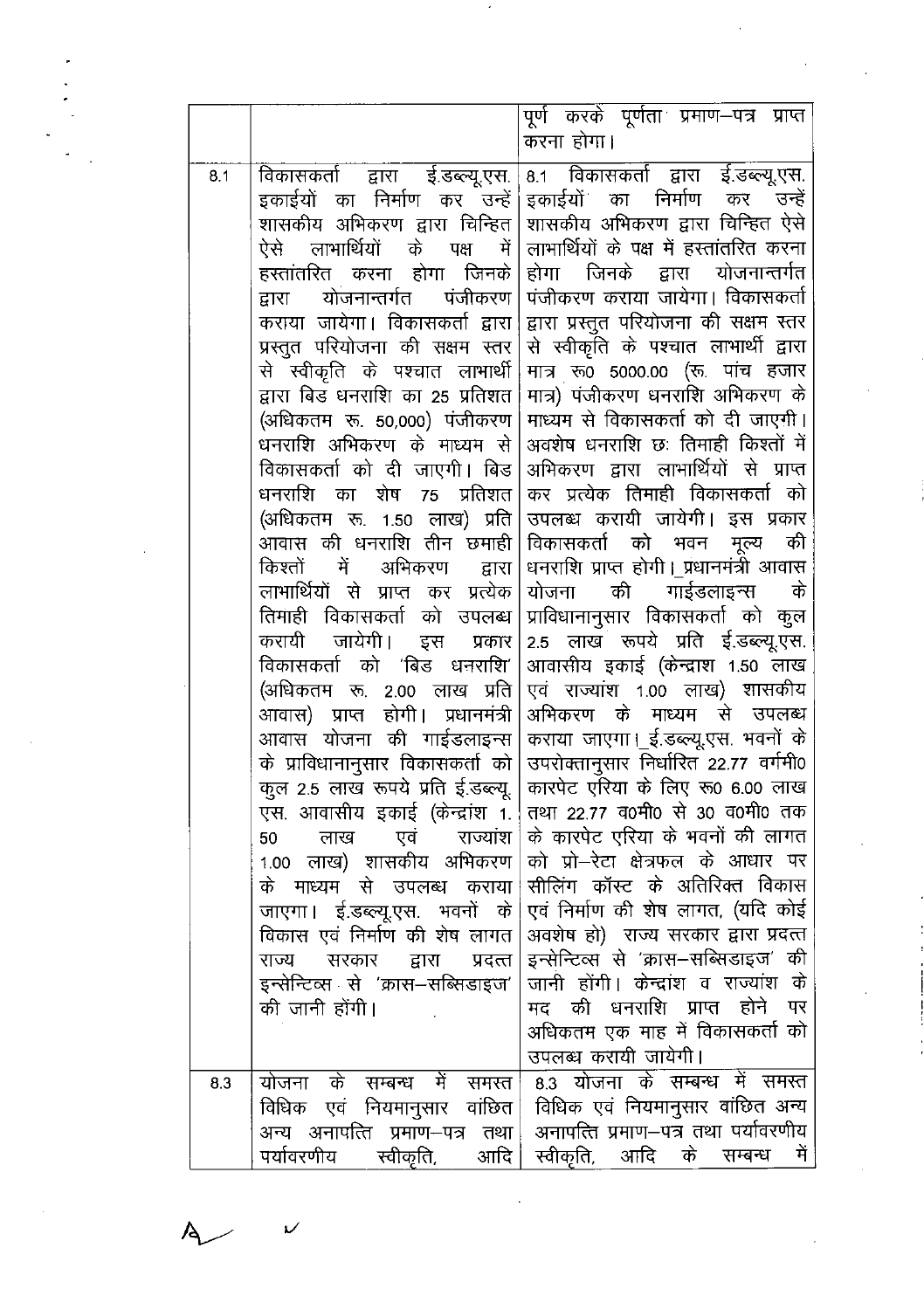|      | विकासकर्ता द्वारा सक्षम प्राधिकारी | प्राधिकरणों में लागू ऑन लाईन                                      |
|------|------------------------------------|-------------------------------------------------------------------|
|      | से स्वयं प्राप्त किए जाएंगे।       | बिल्डिंग प्लान अप्रूवल सिस्टम व                                   |
|      |                                    | निवेश मित्र के प्राविधानों के अनुसार                              |
|      |                                    | कार्यवाही की जायेगी।                                              |
| 8.10 | विकसित योजना की सेवाओं का          | 8.10 विकसित योजना की सेवाओं का                                    |
|      | स्थानीय निकाय को हस्तान्तरण        | स्थानीय निकाय को हस्तान्तरण होने                                  |
|      | होने तक<br>उनका रख-रखाव।           | तक उनका रख—रखाव विकासकर्ता                                        |
|      | विकासकर्ता द्वारा किया जाएगा।      | द्वारा किया जाएगा। योजनान्तर्गत                                   |
|      |                                    | योजनान्तर्गत निर्मित अपार्टमेन्ट्स निर्मित अपार्टमेन्ट्स में कॉमन |
|      | में कॉमन सुविधाओं के रख—रखाव       | सुविधाओं के रख-रखाव हेतु उत्तर                                    |
|      |                                    | हेतु उत्तर प्रदेश अपार्टमेन्ट प्रिदेश अपार्टमेन्ट अधिनियम २०१० के |
|      | अधिनियम, 2010 के सुसंगत            | सुसंगत प्राविधानों के अनुसार                                      |
|      | प्राविधानों के अनुसार कार्यवाही की | कार्यवाही की जाएगी। विकासकर्ता                                    |
|      | जाएगी। विकासकर्ता द्वारा भवन के    | द्वारा भवन के नियमित अनुरक्षण हेतु,                               |
|      | नियमित अनुरक्षण, भवन के $\mid$     | भवन के निर्धारित मूल्य की 01प्रतिशत                               |
|      | निर्धारित मूल्य की 01 प्रतिशत      | की धनराशि का अनुरक्षण फण्ड तथा                                    |
|      | धनराशि का अनुरक्षण फण्ड तथा        | वृहद एवं आकस्मिक अनुरक्षण कार्यो                                  |
|      | वृहद एवं अकारिमक अनुरक्षण कार्य    | हेतु भवन के निर्धारित मूल्य के 01                                 |
|      | हेतु भवन के निर्धारित मूल्य के 01  | प्रतिशत धनराशि का कारंपस फण्ड                                     |
|      | प्रतिशत धनराशि का कॉरपस फण्ड       | बनाया जायेगा। उक्त दोनो फण्ड में                                  |
|      | बनाया जायेगा। उक्त दोनो फण्ड       | सम्पूर्ण धनराशि का योगदान                                         |
|      | में सम्पूर्ण धनराशि का योगदान      | लाभार्थियों द्वारा किया जायेगा। उक्त                              |
|      | लाभार्थियों द्वारा किया जायेगा।    | धनराशि भवन के सामान्य मूल्य के                                    |
|      | उक्त धनराशि भवन के सामान्य         | अतिरिक्त होगी। उक्त भवनों के पूर्ण                                |
|      |                                    | मूल्य के अतिरिक्त होगी। साझा होने के उपरांत प्रथम कब्जे की        |
|      |                                    | क्षेत्रों एवं सामूहिक सुविधाओं का दिनांक से अधिकतम 5 वर्ष तक      |
|      | हरतान्तरण होने के पश्चात् $\vert$  | अनुरक्षित किया जायेगा। 5 वर्ष से पूर्व                            |
|      |                                    | अनुरक्षण फण्ड एवं कारपस फण्ड आर.डब्ल्यू.ए. का गठन हो जाने की      |
|      | की अवशेष धनराशि रेजिडेन्ट          | स्थिति में साझा क्षेत्रों एवं सामूहिक                             |
|      | वेलफेयर एसोसिएशन को हस्तगत         | सुविधाओं का हस्तान्तरण होने के                                    |
|      | कर दी जायेगी।                      | पश्चात अनुरक्षण फण्ड एवं कारपस                                    |
|      |                                    | फण्ड की अवशेष धनराशि रेजिडेंट                                     |
|      |                                    | वेलफेयर एसोसिएशन को हस्तगत कर                                     |
|      |                                    | दी जायेगी।                                                        |
|      |                                    | चार मंजिला से अधिक तलों के                                        |
|      |                                    | अपार्टमेंट भवनों के नियमित अनुरक्षण                               |
|      |                                    | हेतु 1 प्रतिशत तथा वृहद एवं                                       |
|      |                                    | आकरिमक अनुरक्षण कार्यों हेतु १                                    |
|      |                                    | प्रतिशत प्रति इकाई का अतिरिक्त                                    |
|      |                                    | कारपस फण्ड बनाया जायेगा। उक्त                                     |
|      |                                    | दोनो अतिरिक्त फण्ड में सम्पूर्ण                                   |
|      |                                    | धनराशि का योगदान विकासकर्ता द्वारा                                |
|      |                                    | किया जायेगा। उक्त भवनों के पूर्ण                                  |

÷,

 $\ddot{\phantom{a}}$ 

 $\checkmark$ 

 $\overline{A}$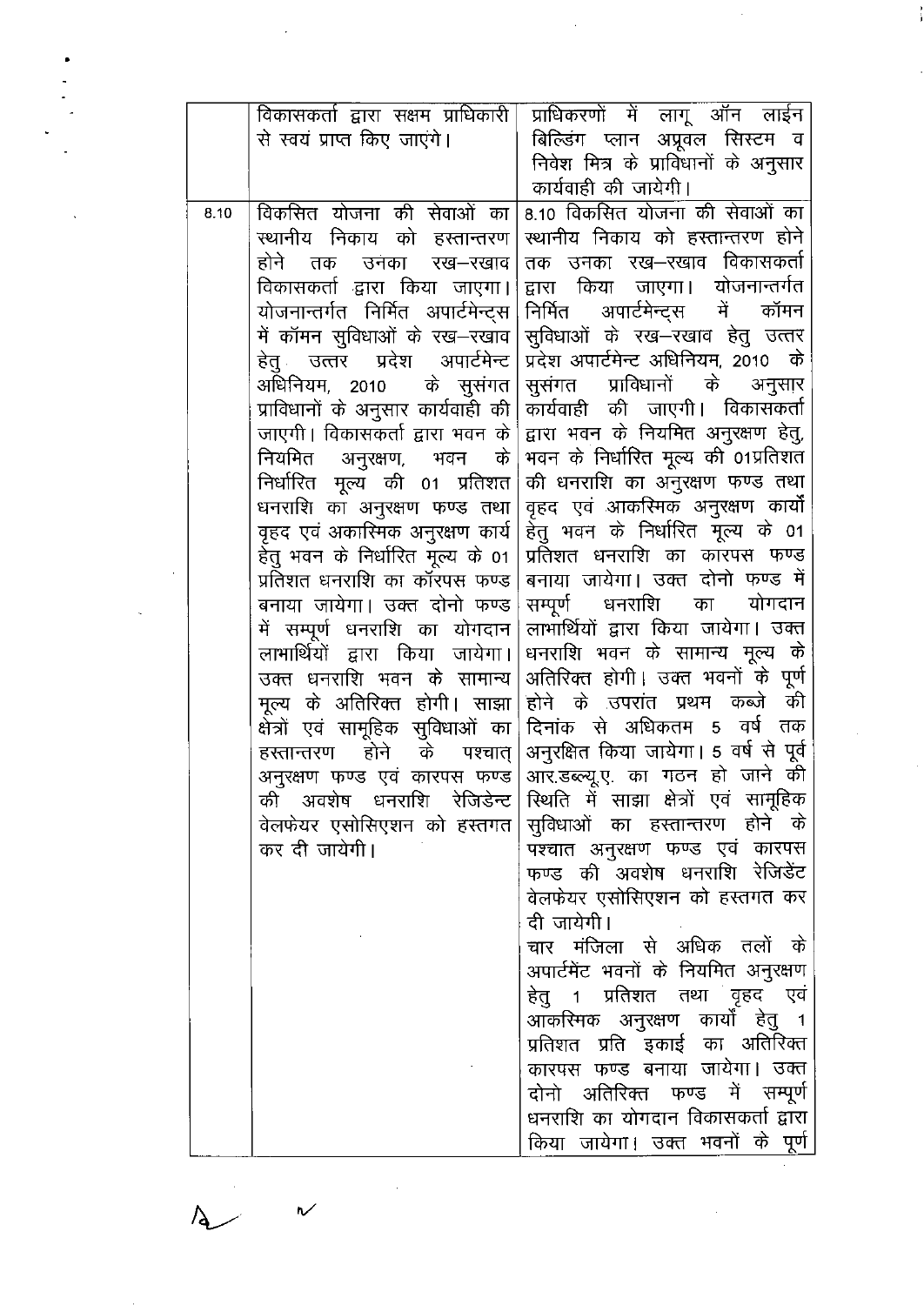|    |                                       | होने के उपरांत प्रथम कब्जे<br>की      |
|----|---------------------------------------|---------------------------------------|
|    |                                       | दिनांक से अधिकतम 5 वर्ष<br>तक         |
|    |                                       | विकासकर्ता द्वारा अनुरक्षित किया      |
|    |                                       | जायेगा। 5 वर्ष से पूर्व आर.डब्ल्यू.ए. |
|    |                                       | का गठन हो जाने की रिथति में साझा      |
|    |                                       | क्षेत्रों एवं सामूहिक सुविधाओं का     |
|    |                                       | हस्तान्तरण होने के पश्चात् अनुरक्षण   |
|    |                                       | फण्ड एवं कारपस फण्ड की अवशेष          |
|    |                                       | रेजिडेन्ट वेलफेयर<br>धनराशि           |
|    |                                       | एसोसिएशन को हस्तगत कर दी              |
|    |                                       | जायेगी।                               |
| 11 | योजना के क्रियान्वयन की प्रगति        | 11. योजना के क्रियान्वयन की प्रगति    |
|    | के अनुश्रवण, क्रियान्वयन में उत्पन्न  | के अनुश्रवण, क्रियान्वयन में उत्पन्न  |
|    | कठिनाईयों के निवारण, निजी             | कठिनाईयों के निवारण, निजी             |
|    | विकासकर्ताओं की समस्याओं तथा          | विकासकर्ताओं की समस्याओं तथा          |
|    | आवंटियों / क्रेताओं की शिकायतों       | आवंटियों / क्रेताओं की शिकायतों के    |
|    | के समाधान हेतु अध्यक्ष, विकास         | समाधान हेतु अध्यक्ष, विकास            |
|    | प्राधिकरण की अध्यक्षता में एक         | प्राधिकरण की अध्यक्षता में एक समिति   |
|    | समिति होगी जिसमें विकासकर्ता $\angle$ | होगी जिसमें विकासकर्ता/प्रतिनिधि,     |
|    | प्रतिनिधि, संबंधित शासकीय             | संबंधित शासकीय अभिकरण<br>का           |
|    | अभिकरण का प्रतिनिधि तथा प्रथम         | प्रतिनिधि तथा प्रथम आवंटी / क्रेता    |
|    | आवंटी ⁄ क्रेता (यदि हों) सदस्य        | (यदि हों) सदस्य होगें। उ.प्र. आवास    |
|    | होगें। उ.प्र. आवास एवं विकास          | एवं विकास परिषद के प्रकरण में उक्त    |
|    | परिषद के प्रकरण में उक्त समिति        | समिति प्रमुख सचिव/सचिव, आवास          |
|    | प्रमुख सचिव ⁄ सचिव, आवास एवं          | एवं शहरी नियोजन विभाग, उत्तर          |
|    | शहरी नियोजन विभाग, उत्तर              | प्रदेश शासन की अध्यक्षता में होगी     |
|    | प्रदेश शासन की अध्यक्षता में          | तथा औद्योगिक विकास प्राधिकरणों के     |
|    | होगी। इस सम्बन्ध में नगरीय            | प्रकरण में उक्त समिति<br>प्रमुख       |
|    | रोजगार एवं गरीबी उन्मूलन              | सचिव / सचिव, अवस्थापना की             |
|    | कार्यक्रम अनुभाग–1 के शासनादेश        | अध्यक्षता में होगी। इस सम्बन्ध में    |
|    | संख्या–623 / 69–1–2016–14(13          | नगरीय रोजगार एवं गरीबी उन्मूलन        |
|    | 9) / 2015टी.सी., दिनांक 21 मार्च,     | कार्यक्रम अनुभाग–1 के शासनादेश        |
|    | 2016 के प्राविधानों का अनुपालन        | संख्या-623/69-1-2016-14(139)/         |
|    | सुनिश्चित किया जायेगा।                | 2015टी.सी., दिनांक 21 मार्च, 2016 के  |
|    |                                       | प्राविधानों का अनुपालन सुनिश्चित      |
|    |                                       | किया जायेगा।                          |
|    |                                       |                                       |

XXXXXXXX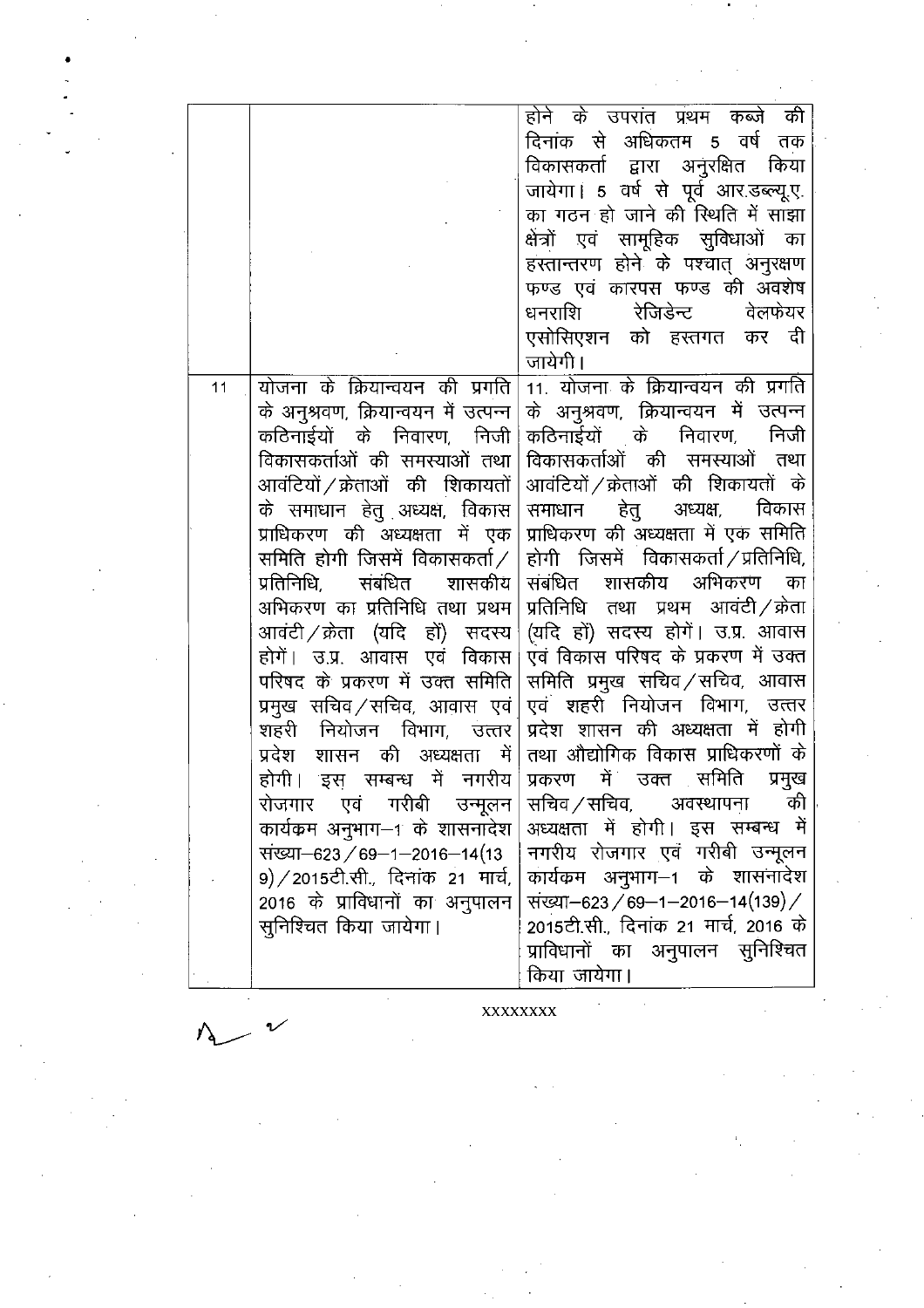संलग्नक-3



(31)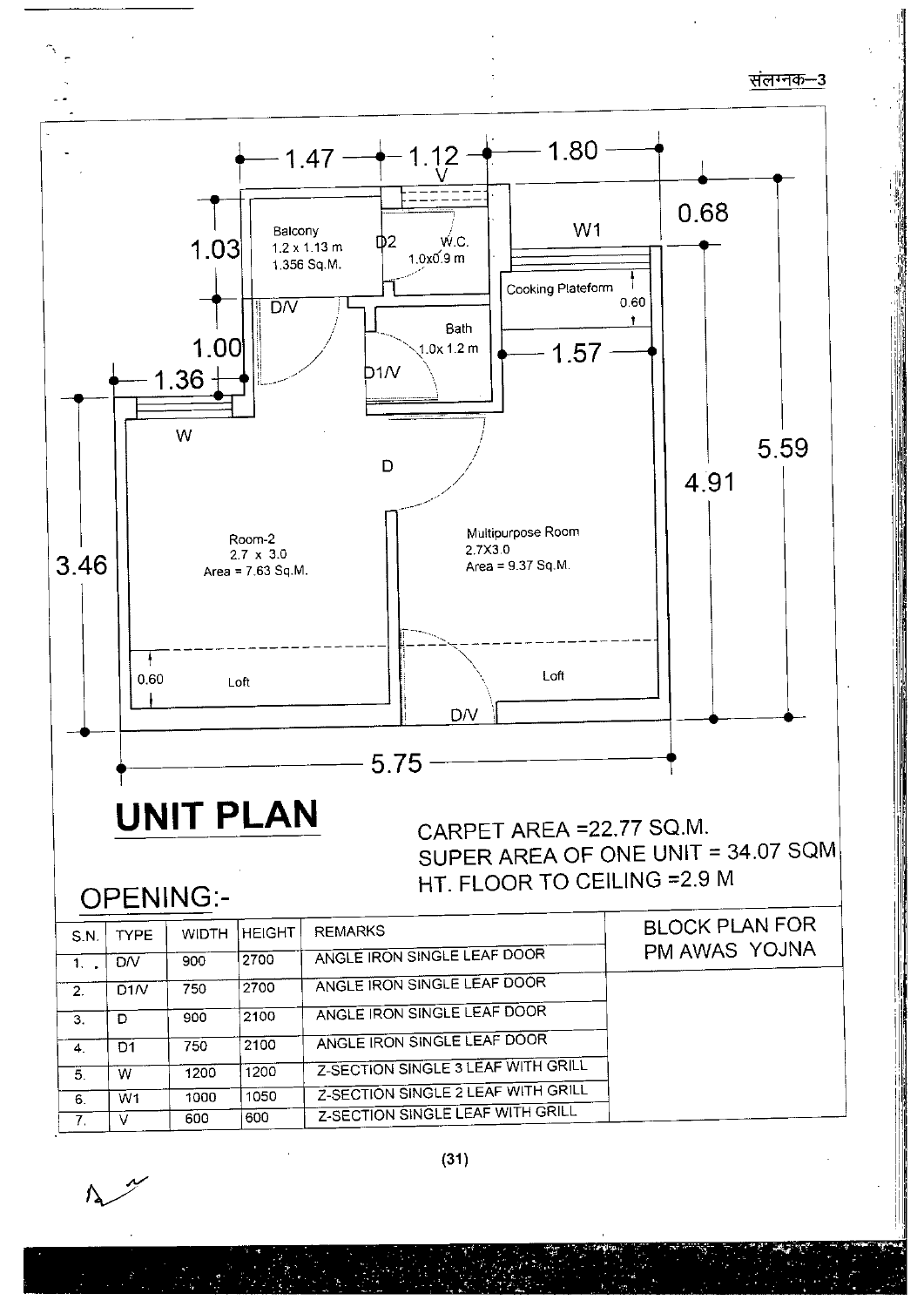# **Conventional specification of proposed houses under Pradhanmantri Avas Yojna**

### 1-CIVIL WORKS:-

- Base Concrete :- Foundation base concrete in 1:4:8% 1 cement :4 coarse saned  $\blacktriangleright$ 8 with 40 MM graded stone ballast)
- > R.C.C. Foundation :- M-20 grade or as per design.
- R.C.C. Column/Lintel/Beam/Slab :- M-20 grade or as per design.
- Superstructure :- 230 MM thick brick work/ 115 MM thick brick work in 1:6 cemen and coarse sand FM 1.5 to 2.0)as required
- Plaster :- Inner and outer 12 MM thick cement plaster in 1:6 (1 cement 6 coarse  $\blacktriangle$ sand) FM 2.0 to 2.6)
- $\triangleright$  Kitchen top :- With floor tile or any stone.
- > Floor/Wall Tiles (In toilets & kitchen only) :- size not less than 300x300 MM floo tiles of approved make and wall tiles not less than of 200x300 MM over 20mm thich Cement Mortor of 1:4 ( 1 Cement : 4 Coarse sand)
- Finishing :- Outer finishing with 2 coat of apex whether coat with Birla Putti anc internal finish with 2 coat colour wash Distemper
- Door Shutter:- 30mm thick flush Door Shutter ISI Mark.  $\blacktriangleright$
- Window and Ventilators:- UPVC two track sliding frames with 5.0 or 6.0 MM cleat float glass.
- Water Storage Tank :- 500 !tr. triple layer per house, polyethylene water storage tank or RCC combined tank of required capacity
- > Roof Treatment :- Brick coba with khurra or any other appropriate water proofing treatment.

2-Water Supply & Saintary :-

- 15/20/25 mm Dia B-Class CPVC PIPE with all required fittings ISI Mark.
- Orrisa pattern W.C. pan size 580 MM ISI Mark
- > 15mm dia C.P. brass bib cock 400 gm and above.

3-Electrification :-Copper concealed wiring with PVC conduit pipe in slab and roof

- Points:- Light points, Fan points with regulator, 5 amp plug points & 15 amp power  $\blacktriangleright$ plugs
- $\triangleright$  Earthling:-As per requirement of site.
- $\triangleright$  Electric connection from pannel to source would be concealed.
- नोट : उपरोक्त विशिष्टियों के अतिरिक्त इस योजना के प्रस्तर–4.1 में उल्लिखित 'उभरती, किफायती, आवास प्रोद्योगिकियों (F.No. BMT/CBM/ET/2014/17/6/14-शहरी विकास, आवास एवं शहरी गरीबी उपशमन एवं संसदीय कार्य मन्त्री भारत सरकार) में का उपयोग भी किया जा सकता है।

 $\swarrow$